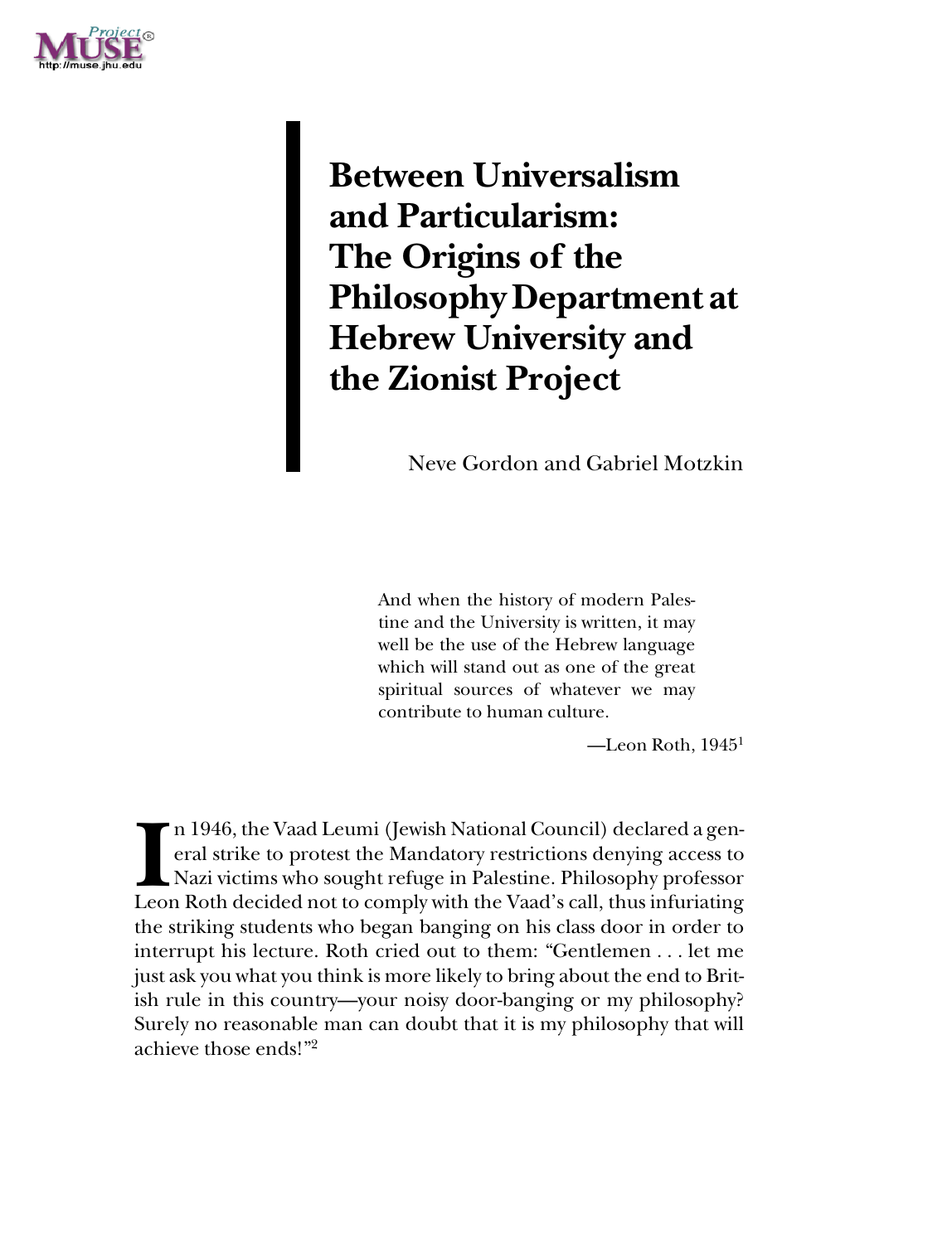[100]

Jewish Social Studies

This remark is revealing: it underscores some of the tensions underlying the relationship between the Zionist project of nation-building and the establishment of the first philosophy department in Palestine.<sup>3</sup> It points to opposing conceptions concerning the central mission of Zionism and, more specifically, to a disagreement regarding the appropriate framework within which the struggle for independence should take place. Moreover, it suggests that philosophy in general, and the department in particular, could and perhaps should play a role in the nation-building project. But to gain better insight into the meaning of Roth's claim, we must first examine how he and his sole colleague, Samuel Hugo Bergman, conceived the department's task and its relation to the political scene.

### **The Department's Founders**

Leon Roth, who headed the philosophy department during its first 23 years, was born in London in 1896 to an observant Jewish family. In college he studied classic philosophy, first at the City of London School, and later at Exeter College, Oxford. During World War I, Roth was drafted to the Jewish Battalion of the allied forces, where his sergeant was David Ben-Gurion. Following the war, he returned to Exeter to finish his degree and was awarded the John Locke Scholarship in Mental Philosophy (1920) as well as the James Mew Scholarship in Rabbinical Hebrew (1921). In 1923, after completing his doctorate, which examined ethical question in the writings of Spinoza, Descartes, and Maimonides, and receiving the supernumerary Green Prize in Moral Philosophy, he obtained a position in the department of philosophy at Manchester University.4

Roth's association with the Hebrew University appears to have begun in 1925, when he was sent as Manchester University's representative to the opening ceremony on Mount Scopus.<sup>5</sup> During the following three years, Roth and Judah Magnes corresponded about the possibility of the former moving to Palestine and establishing a philosophy department.<sup>6</sup> Roth, as is clear from his letters, was interested in the position.7 Following the death of Ahad Ha-am in 1927, an endowed chair was created in his name and offered to Roth, who by that time had already published several articles and two books (*Spinoza, Descartes and Maimonides* and *The Correspondence of Descartes and Constantyn Huygens, 1635–1647*) and had been elected a fellow of the British Academy.8

In a letter addressed to Magnes, Roth expresses his willingness to join the university's staff and to head the philosophy department, adding that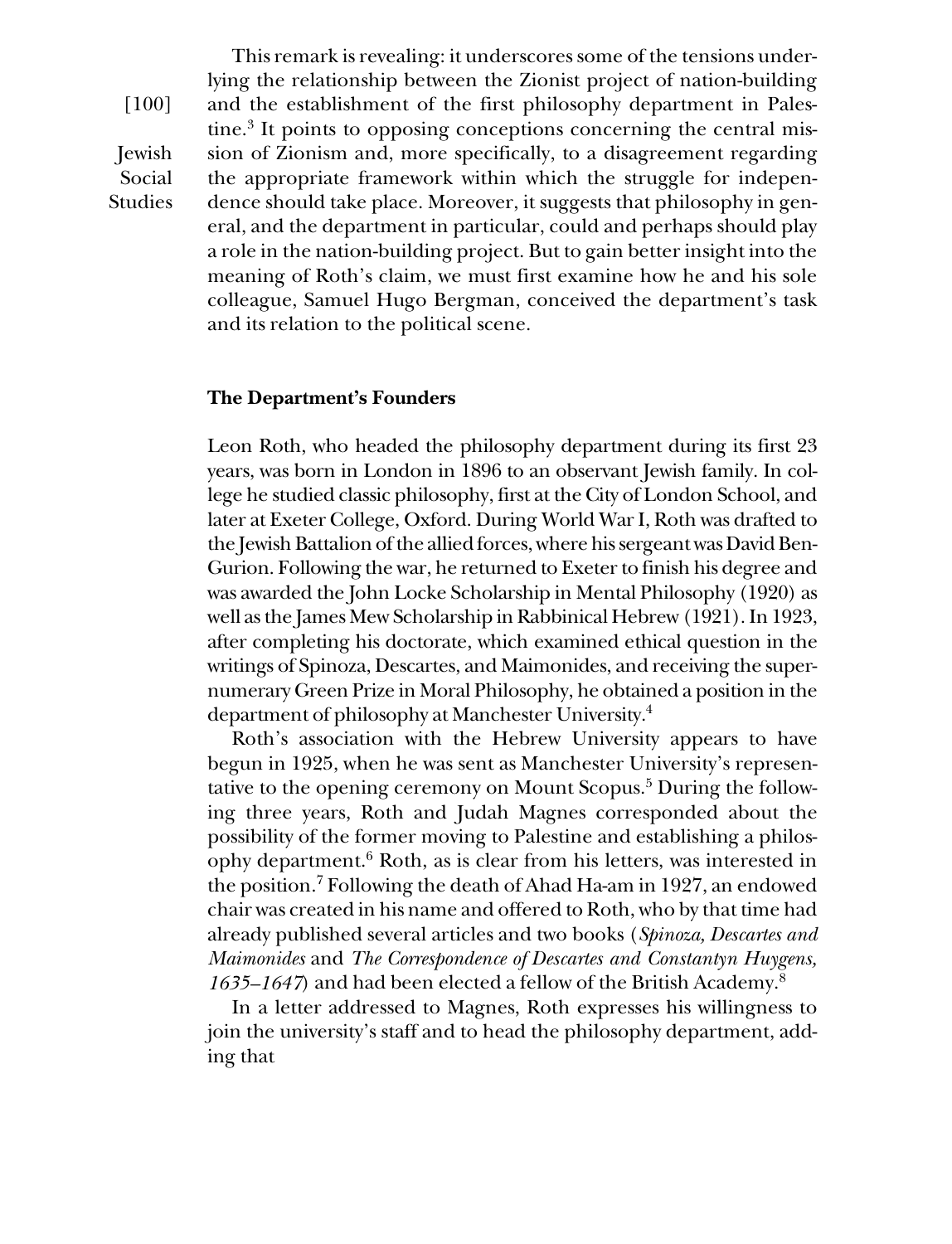the needs of the university could best be met if the duties of the department were to be broadly formulated as twofold: (1) the exposition and development in the Hebrew language of the general problems of thought with reference to the general history of philosophy; and (2) the broad discussion of the history and character of the Jewish contribution.<sup>9</sup>

Experience, Roth continues, "would show how far, if at all, the two could run together."

It is important to note that, already at this early stage, Roth refrained from using the term Jewish philosophy. He did not think there could be such a thing, claiming rather that there was a need to underscore the "Jewish contribution" to philosophy. Also, he sensed that a tension might arise between the "general problems of thought" and the specific Jewish contribution, and that reconciling the two would be no simple undertaking.

Ironically, the university's Board of Governors was deliberating at this stage whether to hire Roth as a philosophy lecturer in the Institute of Jewish Studies instead of opening an autonomous philosophy department. There were two major reservations about employing Roth in that capacity: he was not an expert in medieval Jewish philosophy, and he did not know Arabic and therefore could not read the medieval philosophers in their original tongue.10 Roth himself, however, refused to be considered for this position. Roth thought that to isolate philosophy in an Institute for Jewish Studies was to "imprison Judaism" as well as to revert to the undesirable model of a diaspora rabbinical seminary.<sup>11</sup>

In the aforementioned letter to Magnes, Roth adds, though, that a "fully developed department of Philosophy has a foothold in many different subjects," thus suggesting that he disagreed with the emerging tendency toward compartmentalization.<sup>12</sup> His unease appears to have been informed by a premonition that emphasizing the Jewish contribution to philosophy could enhance a form of separatist particularism. Roth was, in a sense, echoing an existing dispute about the model that should be adopted when establishing the first institution for higher learning in Palestine. The initiators of the university project had already rejected the idea of emulating the diasporic seminary, but there were tensions among them regarding the institution's role: whether it should focus on scientific research or whether it had a more concrete national Jewish role.13 But we will return to this below.

Roth and his family left England in mid-October and reached Palestine in time for the 1928–29 academic year.<sup>14</sup> A few months earlier, he had begun corresponding with Samuel Hugo Bergman, who was slated to be his sole colleague in the new department.<sup>15</sup> "I have the greatest [101]

*Origins of the Philosophy Department* •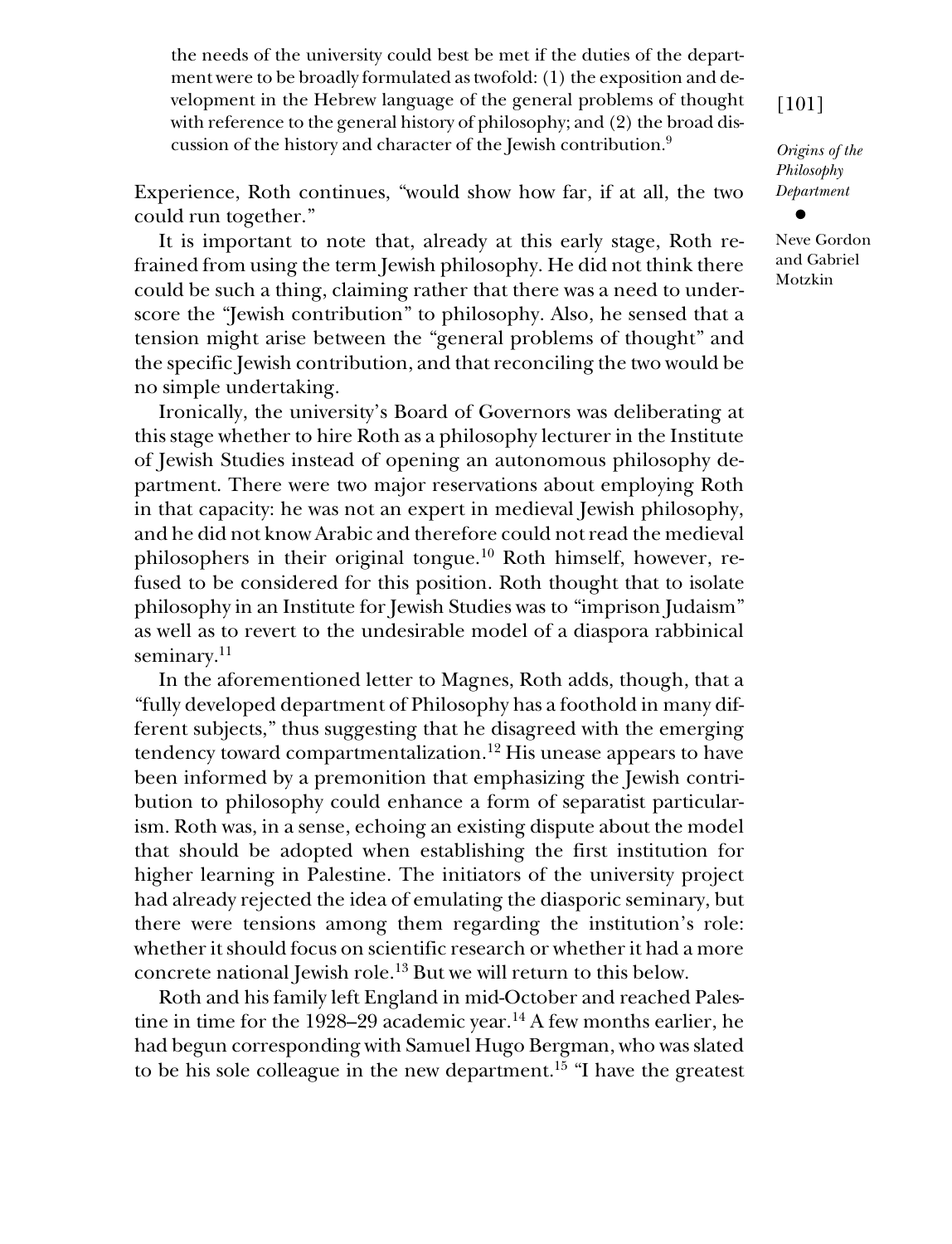admiration both for him [Bergman] and for his work and could wish for no better colleague," Roth wrote to Magnes before he left.<sup>16</sup>

Jewish Social Studies

[102]

Bergman, at the time, was director of the National and University Library in Jerusalem, and he had held this position since his emigration from Czechoslovakia in 1920. Born in 1883, Bergman was a student of Anton Marty and had received his doctorate at the German University in Prague in 1905.17 As a young scholar he was already interested in a variety of issues, ranging from epistemology—not only the relation between the knowing subject and object but also issues relating to the foundations of mathematics and physics—to the relation between reason and faith. Prague philosopher Bernhard Bolzano, a key forerunner of the modern analytic school, as well as Franz Brentano and Martin Buber influenced his work during this period.18

From 1907 until his arrival in Palestine, Bergman worked as a librarian in the University Library in Prague, and during this period he wrote two books (*Das philosophische Werk Bernhard Bolzanos* [1909] and *Worte Moisis* [1913]) as well as hundreds of essays.<sup>19</sup> He spent many hours reading Immanuel Kant and the neo-Kantian philosophers, particularly Hermann Cohen. Years later Bergman would introduce German philosophy to Palestine and would help revive the interest in Cohen, who had been somewhat forgotten. Around this time he also became interested in Zionist thinkers like Theodor Herzl and Ahad Ha-am, and was an active member in the Zionist organization Bar-Kokhva.<sup>20</sup>

In 1915, Bergman was drafted into the military and spent a year at the front. Four years later, he was invited to London to take part in planning the establishment of what was to become the Hebrew University and was urged to direct the planning committee's education department.<sup>21</sup> In 1920, he was asked by the World Zionist Organization to head the National Library, which consisted at the time of 18,000 volumes; the books were mostly in Judaica, packed in a small "unsuitable building."22 Fifteen years later, Bergman resigned from this position to become Hebrew University's first rector (1935–38); the library he left behind had become the "greatest in the Near East, serving the whole of Palestine, and having a treasure of over 300,000 volumes in all branches of Science, with regular catalogues and a trained staff."<sup>23</sup> During his tenure as the library's director, Bergman also helped found the Hebrew bibliographic quarterly *Kiryat Sepher* and was active in the Jewish Labor Federation's cultural department.

Although Bergman was a full member of the philosophy department from its foundation in 1928, for the first 10 years he was engaged in two other momentous tasks (National Library director and rector) and could not dedicate all of his time to departmental matters or to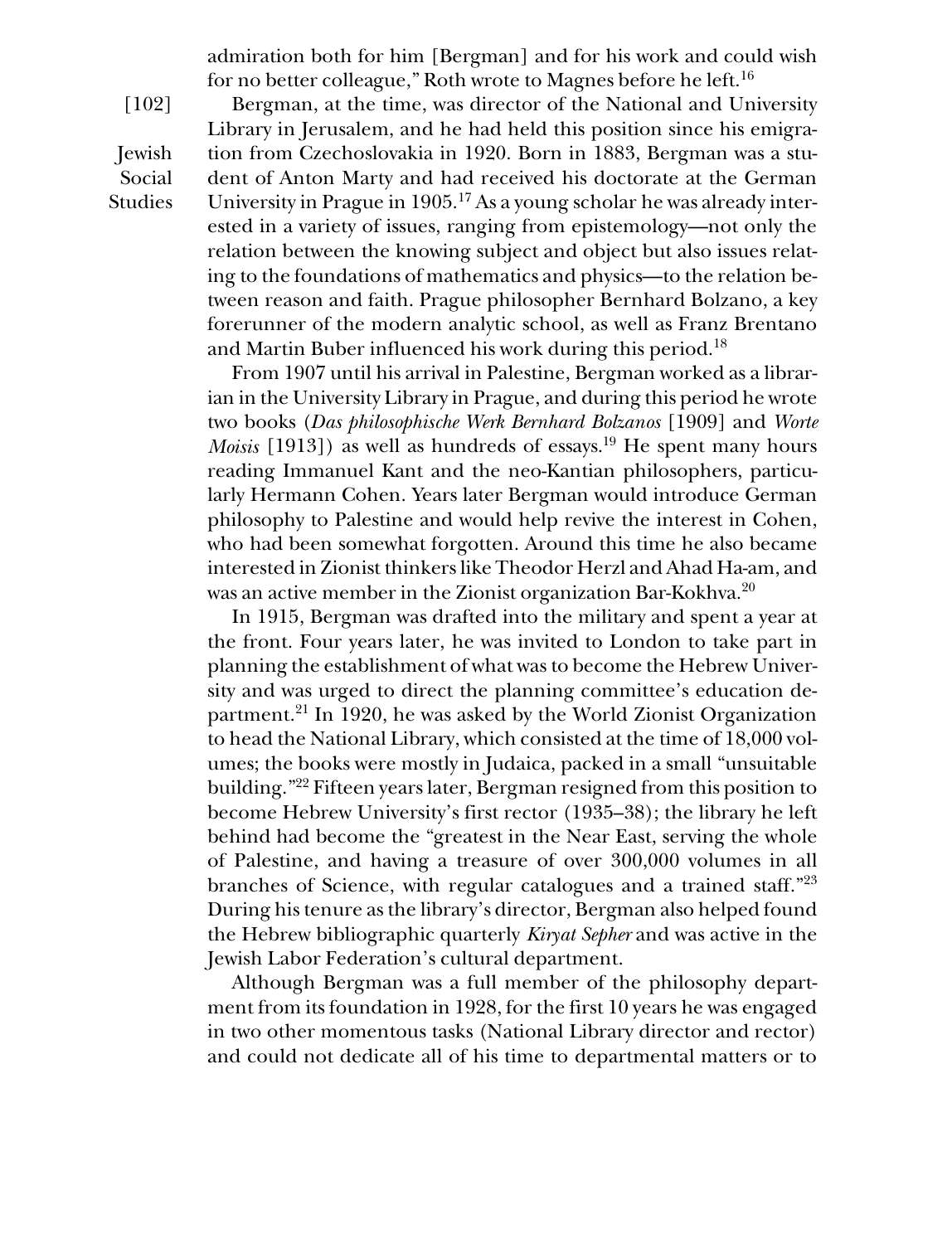philosophy itself. After being elected rector, he wrote a friend: "It was not easy for me to accept this appointment despite the honor it entails because it will deprive me of a whole year's work at a time in which I enjoy working so much."24 Little did he know that he would stay in office for three years. Bergman, however, was not one to stop reading and writing philosophy, or, in his parlance, "working." During this period he wrote such books as *Immanuel Kant's Philosophy* (1927, Hebrew), *Der Kampf um d. Kausalgesetz in d. jüngsten Physik* (1929), *Solomon Maimon's Philosophy* (1932, Hebrew), and *This Generation's Thinkers* (1935, Hebrew). Bergman was a "Renaissance Man"; his bibliography, which was compiled in 1967, includes a total of 1,786 entries, and he continued writing for eight more years.<sup>25</sup>

## **The Department's Structure and Objectives**

In June 1928, the university's Board of Governors met for the fourth time. In the meeting's protocols, one reads that the board members were prepared to "establish a [philosophy] department as soon as the staff of the philosophical section submits a recommendation." During the same meeting, they also decided to establish the Ahad Ha-am chair in philosophy.26

Over the previous two years, the university had offered five courses in philosophy, beginning in 1926 with a class on "The Philosophy of Islam." In the 1927–28 academic year, courses on "Neo-Platonic Philosophy and Its Sources," "The Philosophy of the Kabbalah" in two parts, and "Aristides's Letter" were proffered. Philosophy, however, was not taught in a systematic fashion, and the existence of any philosophy courses at all was because Gershom Scholem and Moshe Schwabe, who were already teaching at the time, had an interest in certain philosophical issues.27

The importance of establishing a philosophy department that would provide methodical access to the field was, nonetheless, recognized early on. Immediately following the university's foundation, discussion began concerning the appropriate "home" for a philosophy department—in the Institute of Jewish Studies or in a College of Arts and Letters that was to be set up—and not whether it should be established. In a meeting of the Preparation Committee of the Department of Arts and Letters, held in 1925, Professor Joseph Klausner suggested that such a college should be fashioned like a faculty of arts found in universities in England; he thus implied that a philosophy department should be founded inside such a college.<sup>28</sup> Yet up until mid-1927, it was

[103]

*Origins of the Philosophy Department* •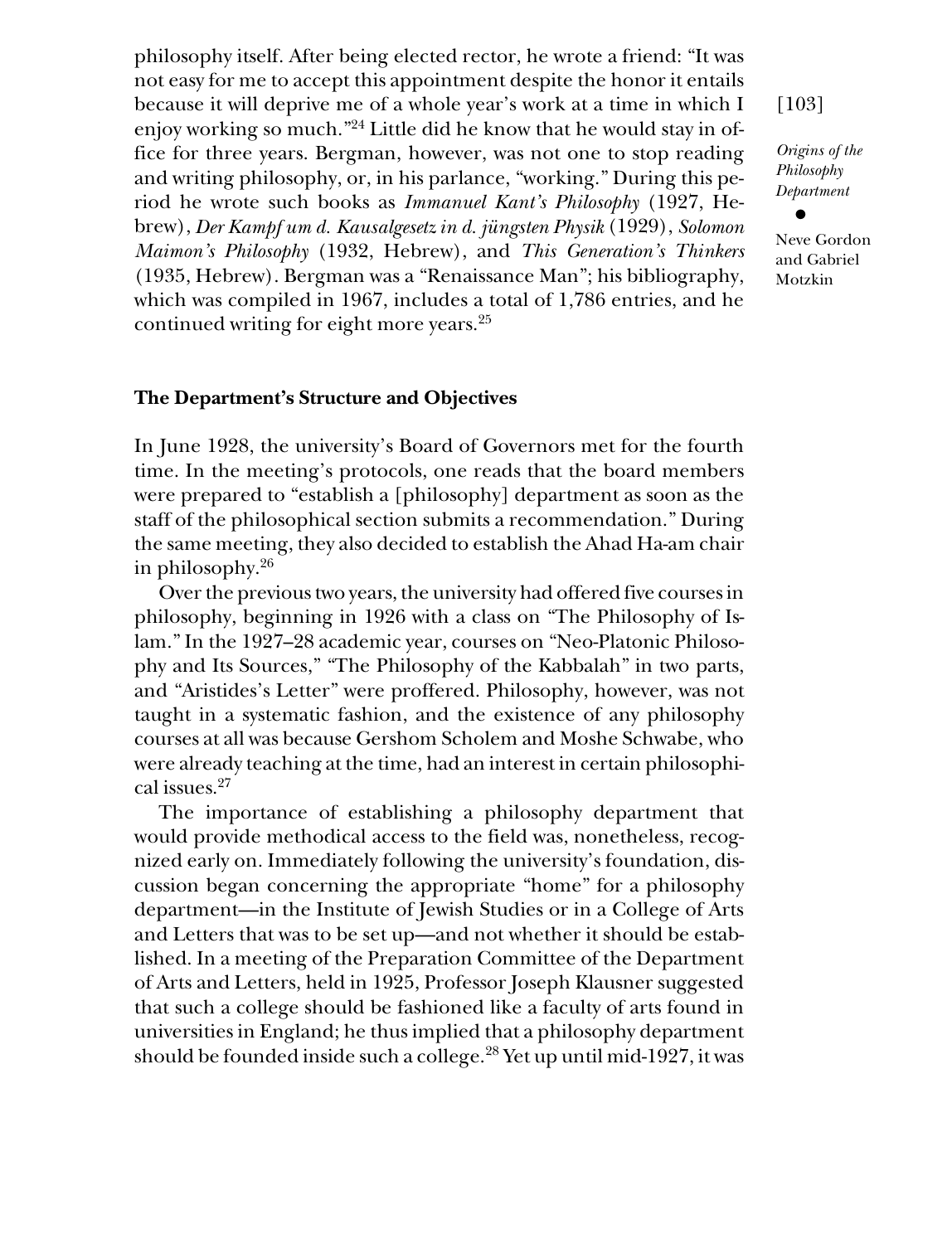still unclear whether the philosophy department would be part of a new College of Humanities or of the existing Institute of Jewish Studies. Only in May 1927 did the institute's faculty members decide to submit a proposal for the establishment of a College of Arts and Letters that would include a philosophy department. This department would deal

with philosophy in general, whereas Jewish philosophy would be taught in the institute.<sup>29</sup> One month later the University Council decided to hire five new lecturers who would teach in the new college; among the names mentioned was Bergman.30

In March 1928, Magnes obtained a contribution of \$5,000 for the purpose of establishing the new philosophy department.<sup>31</sup> The same month the University Council decided to offer the position of department chair to Roth, which he accepted.32 Everything had been well prepared in advance so that by June, when the Board of Governors convened, only a formal approval was necessary. Within a short period the department's doors opened.

Ninety-two students signed up for courses in philosophy during the first year of studies, which was a significant number considering that, in 1928, only 250 students were enrolled in the university.<sup>33</sup> A wide range of courses were offered, particularly if one takes into account that for the next 20 years or so the philosophy department consisted of only two faculty members. On average, each lecturer taught four classes per year, two general courses and two seminars. The lecturers took turns giving the introductory course, which was taught each year to new students.34 In addition, Roth taught such courses as "The History of Ancient Philosophy," "Introduction to Philosophy and Logic," and "Introduction to Ethics"; his seminars ranged from "Plato's Republic" and "Aristotle's Metaphysics" to "Problems in Russell's Philosophy." Bergman taught courses like "The History of Modern Philosophy" and "General Problems in Epistemology"; his seminars included "Solomon Maimon's Logic," "Locke's *Essay*," and "Leibniz." In 1939, Roth introduced a course on political philosophy, and two years later Bergman began to teach analytic philosophy, offering courses on "Logic," "The Problem of Induction," and "Mathematical Logic."35

The courses were taught in such a way that different issues and figures were selected for treatment each year, so that, by the time a student graduated from the program, he or she would have covered considerable ground.36 Students were also able to attend a wide panoply of courses offered by lecturers from other departments. These included Avraham Frankel's "Introduction to Mathematical Philosophy" (1929–30), Martin Buber's "Problems Pertaining to Human Essence, Past and Present" (1940–41), and Ernst Simon's classes on Rousseau

[104]

Jewish Social Studies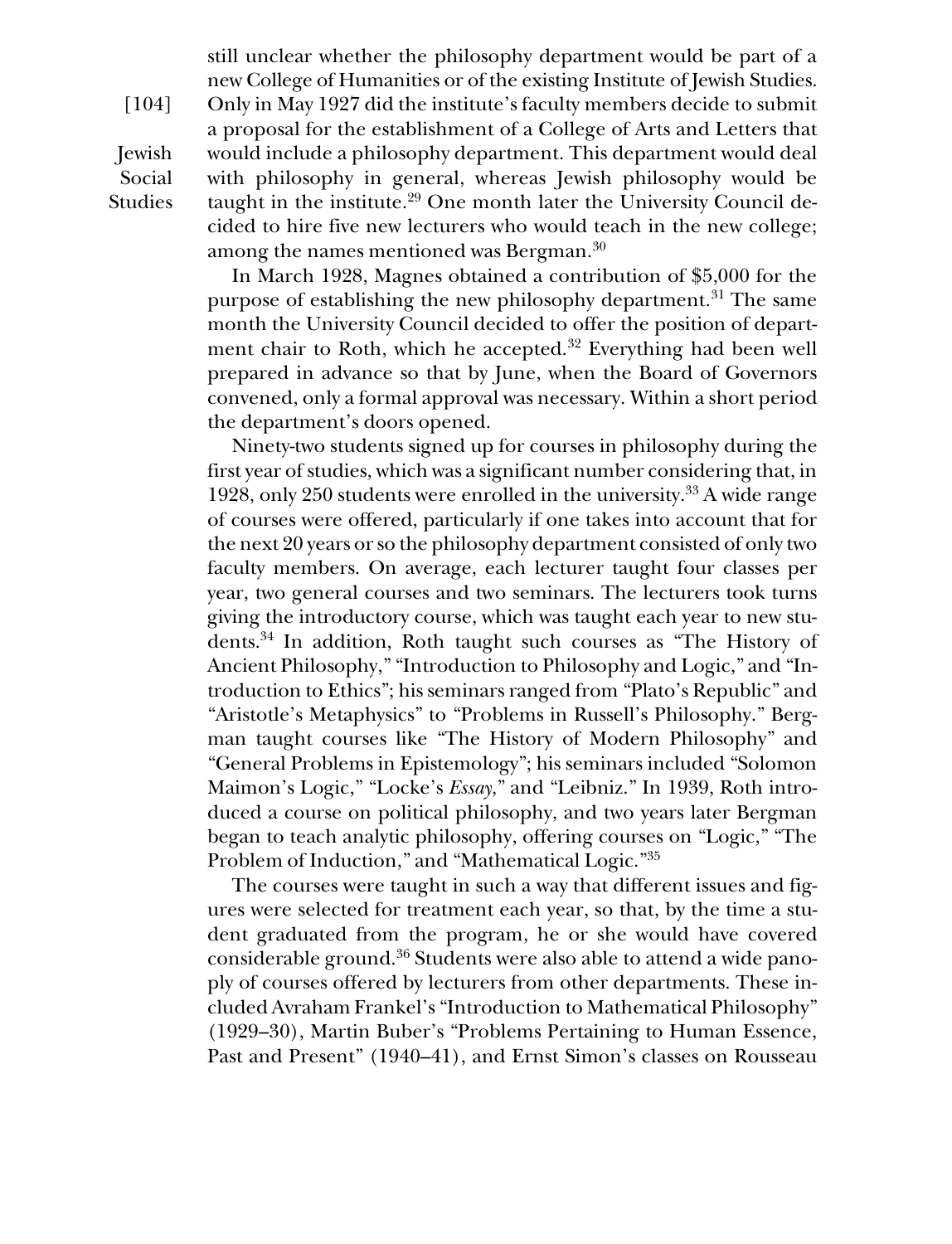and on the concept of freedom (1941–42).<sup>37</sup> Students could also take philosophy courses taught at the Institute for Jewish Studies. These included courses by Zevi Diesendruck, who taught "The History of Medieval Jewish Philosophy," "Philosophical Questions after Maimonides," and "Aristotle's Ethics" (1929–30). As of 1934, Julius Guttmann taught a variety of courses, ranging from "Medieval Jewish Philosophy" and "Maimonides' Philosophy" to "Spinoza's Ethics," and Gershom Scholem taught courses on the Kabbalah.

Thus, Roth and Bergman were responsible for the core philosophy courses, with Roth focusing on ethics and on ancient and political philosophy, and Bergman concentrating on epistemology and modern philosophy. Although Roth had come from England, he was not engaged with the Anglo-Saxon analytical school—which was on the rise during those years due to Bertrand Russell's and Ludwig Wittgenstein's work—but rather belonged to the "old school," which dealt with the history of philosophy and of ideas. He was interested primarily in pre-Kantian early modern thought and tried to draw the connection between it and Judaism. Ironically, it was the European, Bergman, who introduced the Anglo-Saxon analytical school to Hebrew University students while propagating German philosophy and, more generally, continental thought. Bergman was, in this sense, unique; he was one of those rare scholars who strove to bridge the gap between these two different directions in twentieth-century philosophy.38 In his thought, the rupture between them did not exist.

In the 1934 *Report of the Survey Committee of the Hebrew University of Jerusalem*, also known as the Hartog Committee report, the philosophy department was criticized for running "parallel courses" instead of offering a wider range of classes. The Hartog Committee claimed that both faculty members specialized in modern philosophy, and it recommended that Roth be asked to "devote his chief attention to the field of ancient philosophy."39 Roth rejected this assessment in his reply and provided a detailed list of the courses taught, demonstrating that parallel courses were actually not offered. He also dismissed the committee's suggestion that he should devote all his time to ancient philosophy.40

During this early period, there was no bachelor's program; studies lasted three to four years, at the end of which one received a master's degree. From the mid-1930s until the early 1950s, when a bachelor's program was finally introduced and the university grew dramatically, the department had on average 30–50 students. These students could choose to take philosophy as a "minor" or as a "major," which had been set up in 1929, one year following the department's foundation. Studies for those who were majoring in philosophy comprised 10

[105]

*Origins of the Philosophy Department* •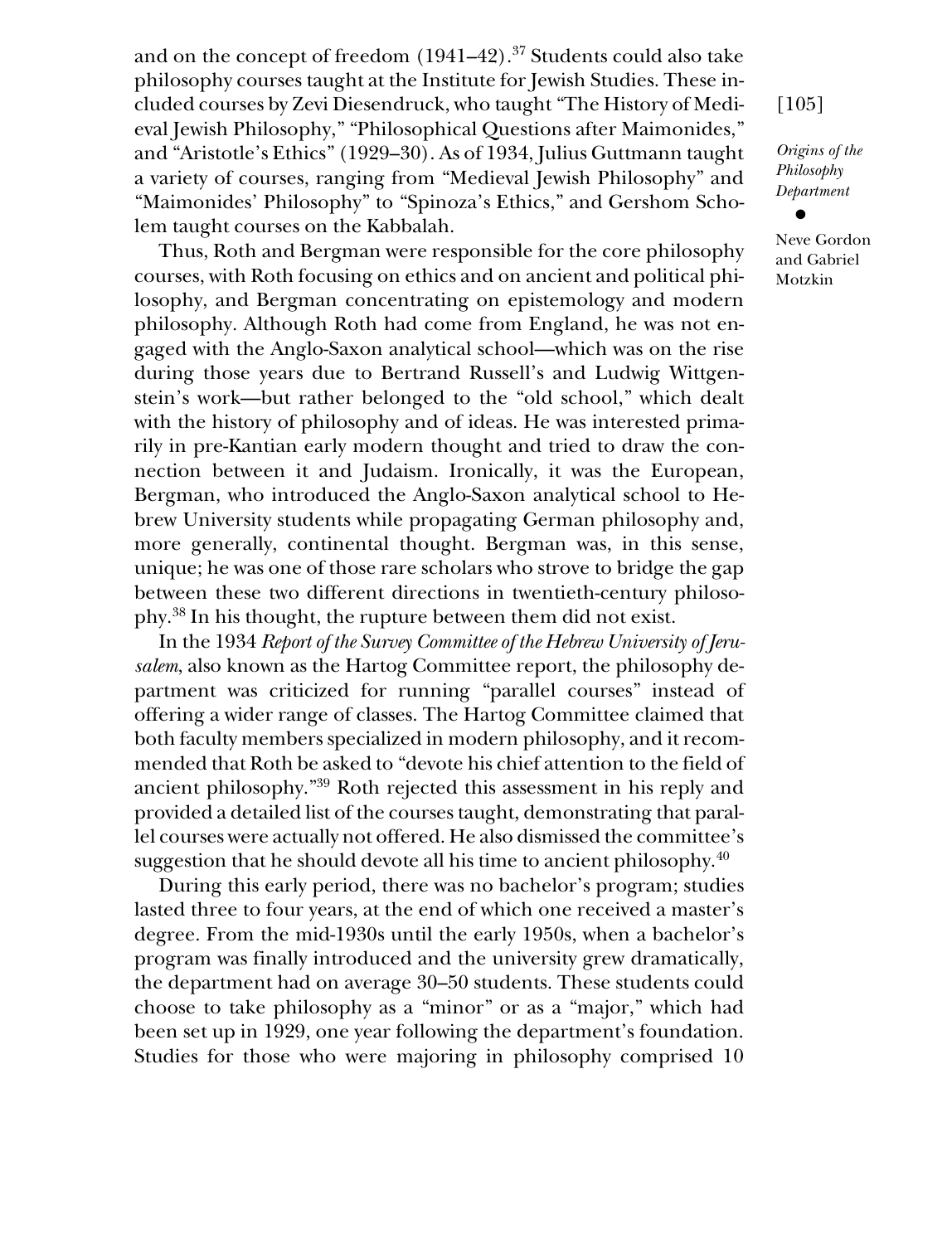Jewish Social Studies

[106]

hours per week for a period of three years.<sup>41</sup> Students attended lectures during the whole period and attended seminars during their second and third years. Third-year majors could take a seminar that was conducted according to the Oxford tutorial system.42 These students were also required to take a comprehensive exam toward the end of their studies that included five topics: the general history of philosophy, one period within the history of philosophy, logic and the theory of knowledge, ethics and political philosophy, and general questions.43 Students who took philosophy as a minor participated in lectures for two years and in a one-year seminar. The exam they took included only three subfields.

In light of the limited teaching resources, it is quite astonishing that by the late 1930s students were writing master's theses on such diverse topics as "The Mutual Influence Between the Natural Sciences and Mathematics, and Philosophy in the Seventeenth and Eighteenth Centuries," "Butler's Analogy and Hume's Dialogues," "Ideal Ethics and the Renewed Utilitarianism in Nineteenth-Century England," and "Antinomies in Logic."44 Only four students, however, wrote dissertations and received doctorate degrees during the department's first 25 years: Nathan Rotenstreich, Mordechai Roshwald, Yehoshua Bar-Hillel, and Tzvi Yehuda Adar (Rabinovich), the first three under Bergman's supervision and the fourth under Roth's.45 Roshwald died when he was still very young; Adar became a lecturer in the education department at Hebrew University; and Rotenstreich and Bar-Hillel eventually became faculty members in the department and the mentors of third-generation students, some of whom are still teaching at Hebrew University. It is this second generation, particularly Bar-Hillel, who began to deemphasize the history of philosophy and to highlight instead the importance of the analytic school.

Because Bergman was busy with the National Library until 1935 and then was rector for three years, Roth, who was chair, was the one responsible for determining the department's character.<sup>46</sup> Before assuming office, Roth spent some time contemplating how he would like the future department to look, and the courses offered reflect, in many respects, his view of the way in which a philosophy department should be constituted. In the "Memorandum on the Teaching of Philosophy at the Hebrew University of Jerusalem," which was presented to the Board of Governors, he suggests that the best way to approach the subject of philosophy is through the history of its problems. There are, he writes,

two ways of acquiring a knowledge of this history. It can be learned either at second hand from books or lectures about it, or from direct study of the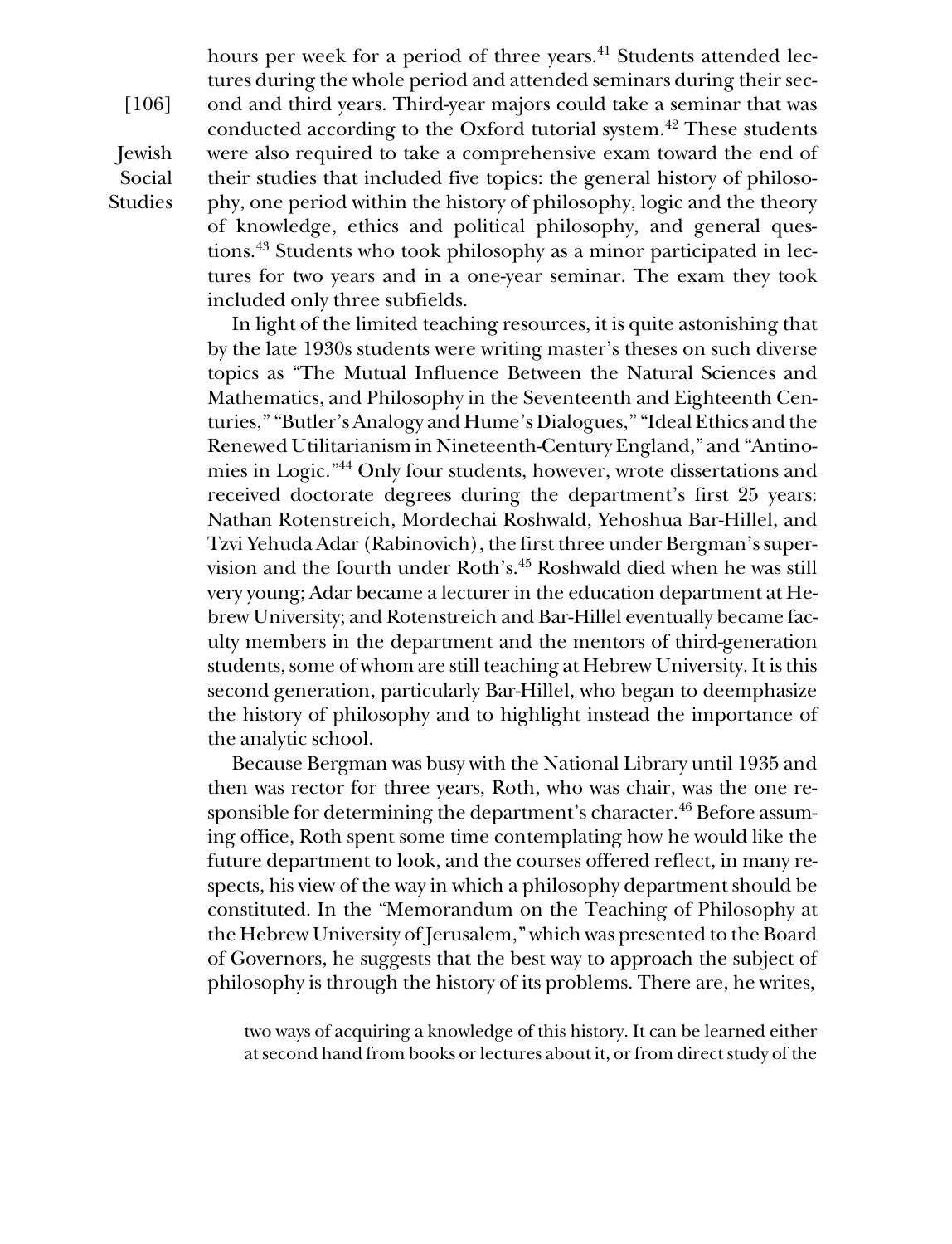classical treatise themselves. From the educational point of view there is little doubt which of these two ways is to be preferred. The task of the teacher is rather to guide the student in his personal struggles with the classical treatises than to transmit to him by dictation generalized accounts of their doctrines.<sup>47</sup>

The courses offered by the department reflected the latter approach. Courses that examined the basic elements of philosophy preceded both the classes that discussed particular philosophers and those that analyzed the most recent philosophical speculations. At one point, though, Roth's statement in the memorandum becomes somewhat ambiguous. He stresses that a department at Hebrew University should try to utilize the classical Jewish writers. The reason to pursue this direction is not only because their works are available in Hebrew but also because it is "essential that a national University should seek to understand and further the specific thought of the nation itself." However, he immediately adds that, because there is a "sub-department of Philosophy at the Institute of Jewish Studies, it would be best to make a beginning at the outset with the classical *non-Jewish* philosophers, the most important being those of ancient Greece and Modern Europe."48

Once again we witness Roth's hesitancy about accentuating Jewish philosophy. If one seriously reflects on the second clause, where he qualifies his initial statement about the need to emphasize Jewish thinkers, it appears as if the first clause were actually written to please the board. Such an assumption gains credence when one takes into account Roth's essay "Is There a Jewish Philosophy?" in which he argues that there is no such thing as a Jewish philosophy just as there is no Jewish physics or Jewish mathematics. Rather, there is a philosophical interpretation of Judaism or a philosophy of Judaism—that is, a discussion of the answers offered by Judaism to some general problems of life and thought.49 In those early years, Roth was apparently still afraid that the university would transform into some kind of theological college. "Here is no rabbinical seminary or theological college, although Jewish learning in all its branches finds with us supreme recognition," he wrote years later in an essay describing the university, claiming also that

It is a University in the normal sense, an institution of higher learning in which the sciences and the arts are handed on to the coming generations; where the spirit of disinterested inquiry is furthered; where the primary tools of thought are given by precept and example, and where youthful enthusiasms, disciplined by knowledge, are forged into permanent tastes.<sup>50</sup>

[107]

*Origins of the Philosophy Department*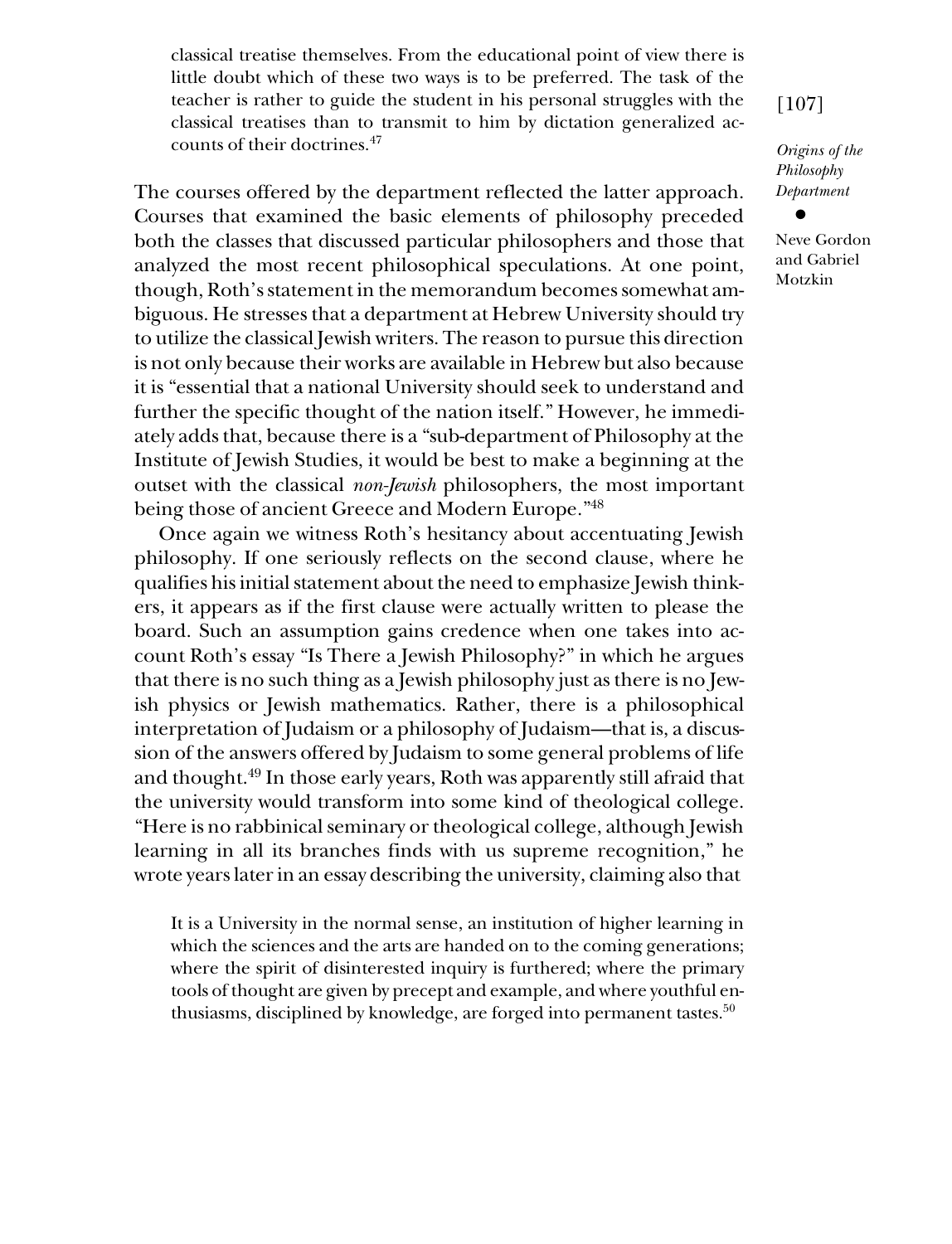The relation between Judaism and philosophy occupied Roth during the entire course of his life and, as we show below, was intimately related to the way he conceived the nature of the nation-building project.

Jewish Social Studies

[108]

It is important, though, first to stress that, when Roth says he espouses a historical approach, he does not mean the study of "influences" and "developments" but rather an "enquiry into the nature and ground of the typical ideas (and they are not too many) which have shown a habit of recurring in the course of human thought. This somewhat unhistorical history would go to Plato's *Gorgias* (for example) for the discussion of hedonism and power politics, and to *Theaetetus* for an introduction to epistemology."51 When one reads Bergman's introductory books on epistemology or logic as well as his excellent threevolume *A History of Philosophy*, which scores of Israeli students continue to peruse each year, one notices that he too endorsed this approach.<sup>52</sup> Both teachers questioned the tradition of philosophical thinking and wanted to endow their students with a skeptical frame of mind; suspicion was considered essential for intellectual progress and a requisite for constructive work.

This is also the central claim made in the introduction to the first volume of the Hebrew philosophical journal *Iyun*, which was founded in 1945 and published by the philosophy department.53 The journal's principal aim was to create a Hebrew podium for contemporaneous philosophical research. Its founders—Bergman, Buber, and Guttmann —chose the name *Iyun*, which means in Hebrew "investigation" or "contemplation"; their introduction claimed that the essence of philosophy is self-criticism: "Philosophy fulfills its function of encouraging thought when it exposes knowledge—each time anew—to its fundamental problems."54 Of the nine articles that appeared in the journal's first volume, four were written by scholars—Ernst Cassirer, Fritz Heinemann, David Baumgardt, and Felix Weltsch—from abroad, and three of these had to be translated into Hebrew. *Iyun*'s skeptical approach as well as its endeavor to translate "foreign" ideas and to introduce them, as it were, to philosophy students in Palestine was a reflection of some of the philosophy department's central goals.

The skeptical approach highlighted by the department's founders was, in their view, as Roth later observed in his essay "Philosophy at the University and the Jewish Mind," at odds with some aspects that characterized certain ideological trends within Zionism. "The 'return to Zion,'" he writes, "means (so we are told) a return to 'normalcy,' a healing of the duality implied in the 'dispersion.' The Jewish consciousness is said to be 'split,' and its sundered parts must be brought together again. . . . Now at last he has found—or re-found—a home. He has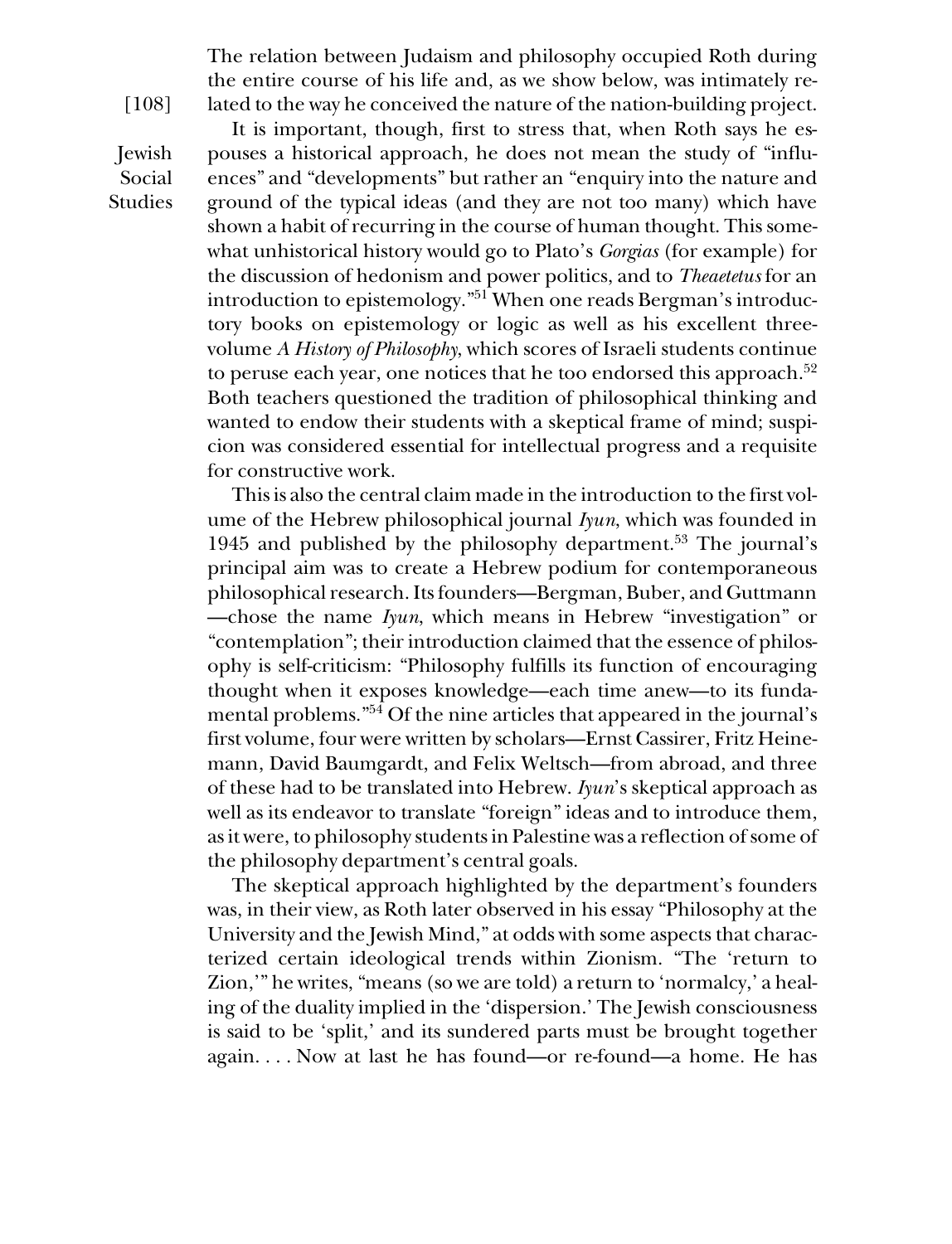come to his rest, and may revert to the ordinary." Although Roth conceded that these phrases might contain some truth, he argued that they are extremely dangerous because "home" and the "ordinary" can also come to mean mediocrity, "the dull sameness of the untravelled."55

Instead, Roth emphasized the need to "cultivate the spirit which welcomes ideas from abroad" and rejected the desire for self-sufficiency. "Parochialism," he concluded, "will not do. Let us temper our villagepump patriotism; and if modern authority be wanting for the justified ambition to irradiate the world, let us not be ashamed of the antique sentences of Isaiah."56 So Roth, not unlike Bergman, was wary of certain elements within the nationalist project, particularly those that engendered complacency. He therefore eschewed separatist tendencies and stressed the importance of absorbing ideas from abroad. Both scholars, as we will see, believed that philosophy linked to a specific understanding of Jewish thought could mitigate the shortcomings inherent in the national project. It is in this sense that, for the founders of the department, the study of philosophical classics became a political enterprise worth pursuing.

# **Translating the Classics**

We are all fond of talking of Greece and Israel as the roots of what is good in modern life. Could that be expressed more clearly than by the teaching in our University of Plato in the tongue of Isaiah?

—Leon Roth,  $1945^{57}$ 

Even before arriving in Palestine, Roth recognized the practical problem of bringing students into direct contact with the great philosophers. With the exception of Spinoza, hardly any of the Greek, modern, or contemporary philosophers had been translated into Hebrew, and therefore Roth considered translation of classics to be one of the department's chief roles.58

We should keep in mind that the revival of Hebrew as a spoken language had begun only 50 years before and that in the late 1920s and early 1930s the Jewish population in Palestine consisted of fewer than 200,000 people. Many Jews were new immigrants who were struggling to make ends meet in an undeveloped country, and a large percentage could not even read Hebrew. How many Jews living in Palestine at the time could have been interested in Aristotle's *Metaphysics*, and how

[109]

*Origins of the Philosophy Department* •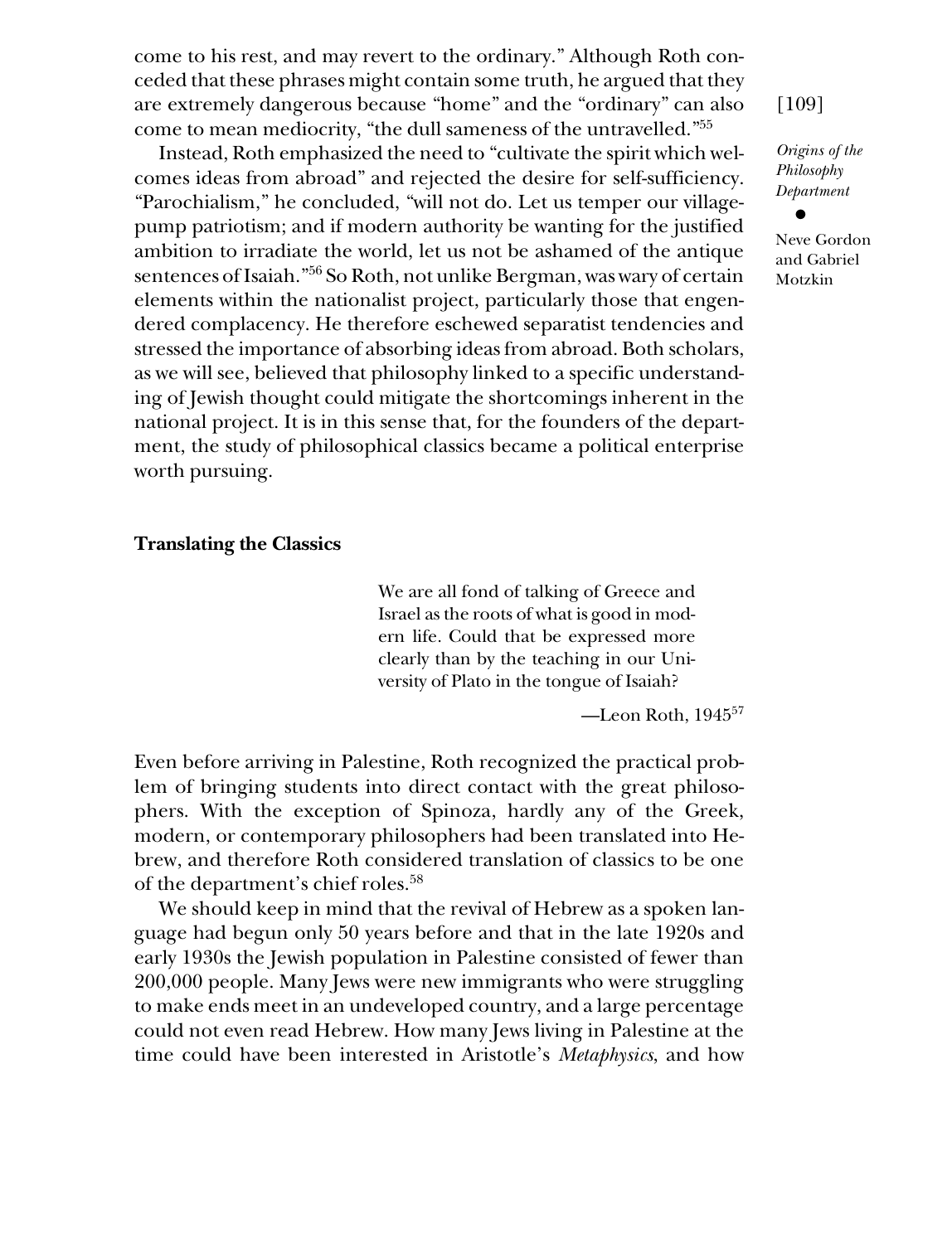many of these would have chosen to read it in Hebrew? So while Roth needed to find a practical solution for his students, surely the motives underlying the project were also Zionist in the sense that a basic part of nation-building is the translation of classic texts into the local vernacular. Indeed, the revival of the "holy language," alongside the attempt to secularize and transform it into a modern language, was part and parcel of the Zionist venture.<sup>59</sup>

But considering the university's scant resources, how was this project to be accomplished? In his "Memorandum on the Teaching of Philosophy," Roth suggests that "this work could be arranged on the seminar system, that is to say, it could be apportioned out systematically to various members of a select class and the results could be coordinated at meetings held at regular intervals."60 These words marked the beginning of a massive translation project.

The difficulty was that Hebrew philosophic terminology had stopped developing in the medieval period, after the translation of Aristotle, Maimonides, Aquinas, and Averroes. Kant's contemporary, Solomon Maimon, wrote a Hebrew commentary on Maimonides' *Guide to the Perplexed*, but even it, according to Roth, "was in the language of the 13th century translators."<sup>61</sup> So, though philosophy needed to be translated into Hebrew, Hebrew had to be taught modern philosophy. It had to be put through the same stages of philosophical development that other modern languages had undergone.

The way to achieve this goal was, in Roth's view, obvious: "start with the first modern expressions of philosophical thought, make Hebrew assimilate them, and then pass on to the more recent" philosophical works.62 Accordingly, the project began with Descartes' *Discourse on Method*, which the French philosopher had written in his mother tongue, thus breaking the long tradition of writing philosophy in Latin. The result of these activities was that in 1930, after less than a year and a half's work, a number of Hebrew texts in a cheap and easily accessible form were available. These texts were "sufficient to constitute reading for a full course in the history of development of modern ideas, including complete versions of some of the smaller works of Descartes, Leibniz, Rousseau, Kant, Fichte, Mill and Brentano, and substantial portions of Locke, Berkeley and Hume."63 They were first hectographed, read, corrected, and reread in classes and seminars until it was felt that they passed muster. Only then were they printed and sold as unbound textbooks at the low price of 75–100 mils (30–40 cents) each.64 "I well remember," Roth wrote, "going through Descartes' *Meditations* in this way, supervising translations one week and lecturing on them the next."65 In this manner, Roth helped establish

## [110]

Jewish Social Studies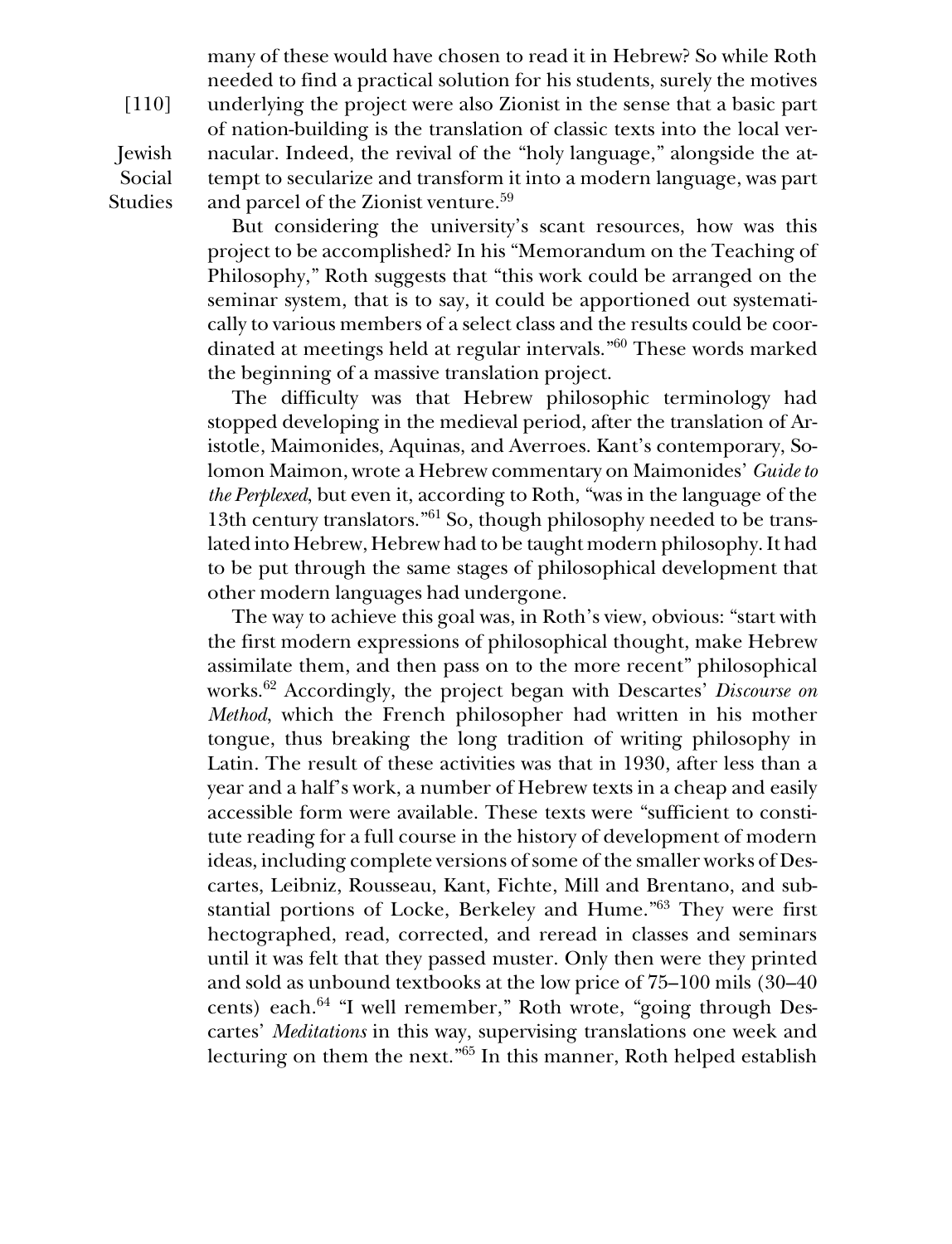what later became Magnes Press, where he was an editor for a certain period as well as chair of its executive committee. The Magnes series of philosophical classics is the product of his initiative and diligence.<sup>66</sup>

Bergman also played a central role in this project, particularly after 1938 when he could commit all of his time to the department. Even earlier, though, he had edited the Hebrew edition of Johann Fichte's *The Vocation of Man* and Kant's *Prolegomena to Any Future Metaphysics That Can Qualify as a Science*. After completing his tenure as rector, he immersed himself in translation, working together with his student Rotenstreich. In over two decades of scrupulous labor, they produced excellent Hebrew editions of Maimon's *Essay on Transcendental Philosophy* and *Givat ha-moreh* and Kant's three *Critiques*. 67 Rotenstreich describes their work as an attempt to fulfill two goals: they endeavored "as much as we could to be faithful to the German text while striving to endow the text with a Hebrew tune, drawing from the terminology of Hebrew philosophy."68

The translation project, however, was not limited to the moderns. Leon Simon and professors Klausner and Diesendruck helped translate parts of Plato and Aristotle, and contemporaneous works like Russell's Problems of Philosophy were also translated into Hebrew.<sup>69</sup> At a certain point, Joseph Ur, one of the department's students, became the philosophical series' principal translator. Roth himself translated four short volumes of Aristotle's writings and edited twelve books in the series.70 In his 1934 reply to the Hartog Committee, he wrote that he considered translations to be a principal part of his duty as the department's chair: "Beginning with the second week of residence in this country I have spent most of my leisure in supervising, revising, and editing . . . translations."71 Considering the political events taking place, the fact that about 30 philosophical works were translated during the university's first 20 years is truly remarkable.

To understand the translation project simply as a solution to pedagogical needs is, however, to misunderstand both Roth and Bergman and how they conceived their mission as the founders of the first philosophy department. Reviving the Hebrew language was considered central to the Zionist venture because it helped to unify and galvanize the immigrant population. "Hebrew is not only the *lingua franca* of Jewry, the only language on the use of which all Jews can agree," Roth claimed. "It is in itself an inspiration, a call to better things. It is the linguistic side of the cry for a New Jerusalem."72

In retrospect, Roth even maintained that the State of Israel was created by modern Hebrew and not vice versa, thus confirming that the translation of classics was informed by their Zionist beliefs.73 Yet it

# [111]

*Origins of the Philosophy Department* •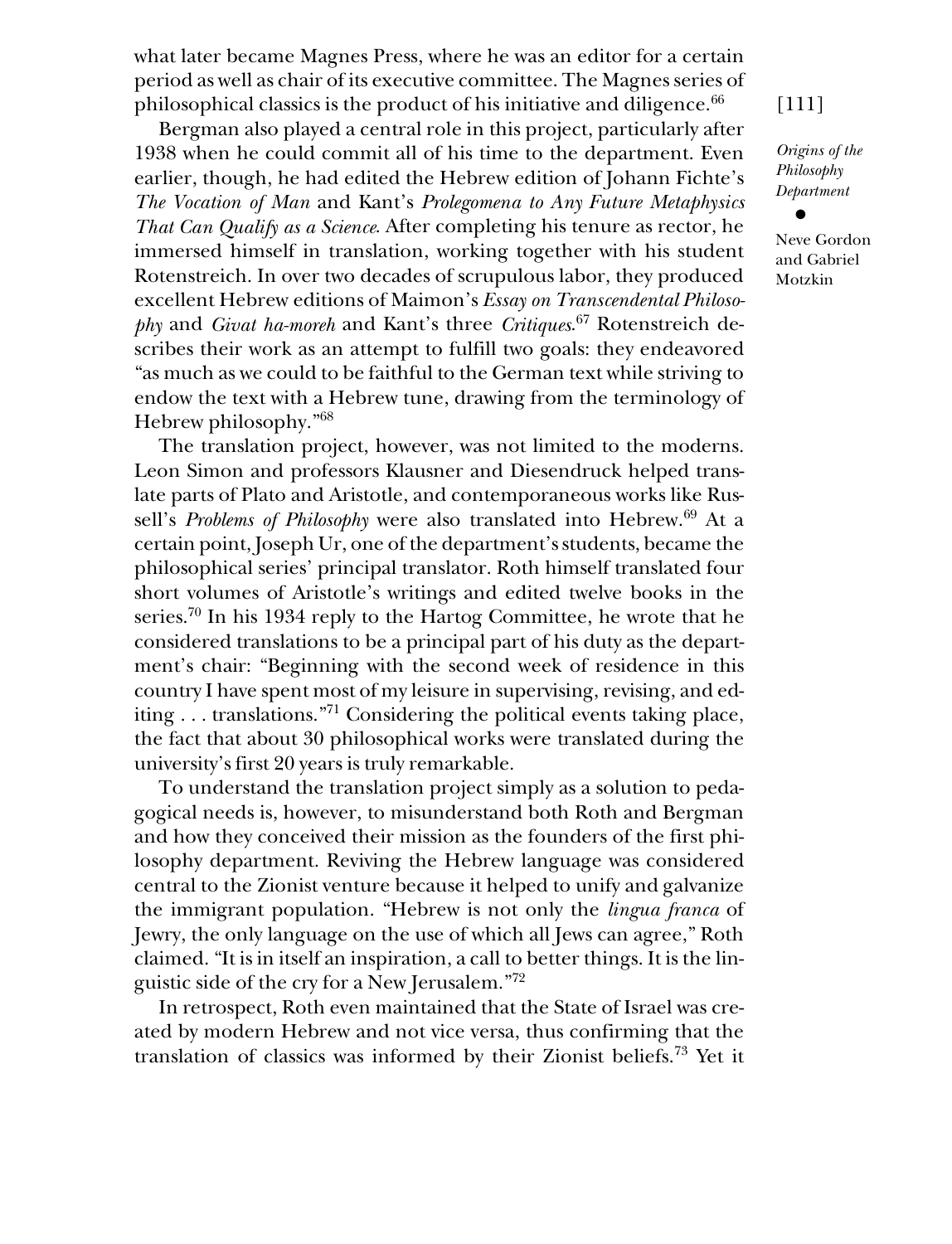seems to us that, though Zionism inspired the translation project, Roth and Bergman also hoped that the texts, in their turn, would help spur some form of self-reflection and critique of Zionism.

Jewish Social Studies

It is in this context that their membership in Brit Shalom becomes relevant. Neither ardent nationalists nor conventional Zionists, both Roth and Bergman believed in the establishment of a binational democratic state that would be universalist at least in the sense of guaranteeing equal rights to Jews and Palestinian Arabs. This worldview correlates in many ways with certain aspects of ancient and modern philosophy, which stressed the significance of creating an ethical community. In this light, their endeavor to make philosophical texts accessible to Jewish students in Palestine begins to gain new meaning; one may even begin to appreciate Roth's response to the striking students who banged on his classroom door.

### **Between Universalism and Particularism**

To gain better insight into the ideological underpinnings of the translation project, one needs to examine Roth's and Bergman's political views, which were, in turn, informed by their philosophical convictions. Bergman spent years writing about the relationship between philosophy and religion, underscoring the limits of reason and the important role faith plays in human existence.74 Although we cannot do justice to his philosophy in this context, it is important to note that he accepted the Kantian claim that one can never access or know the thing in itself. Because humans only have access to phenomena that appear in their consciousness, the objects we comprehend do not reflect the world; rather, consciousness takes part in the world's very constitution. The world, then, is a product of the cognitive organization and interpretation of human beings, and the objects one comes across are at least partially contingent upon the theory one employs.75 This is true not merely from a philosophical point of view but also from a political one.

The inability to access a reality that is beyond phenomena led Bergman to faith. But, as opposed to Kant, Fichte, Friedrich Schelling, Hegel, and Cohen, Bergman did not think that faith and religion were mere epiphenomena of philosophy but claimed that they enjoyed an autonomous existence. Echoing Hume, Bergman argued that "without faith in the unmediated access to the 'known [world],' we could not live or philosophize."76 He even quoted Augustine's famous statement: "I believe in order to understand and to know."77 Whereas reason, according to Bergman, is intersubjective and belongs to the public realm, faith

[112]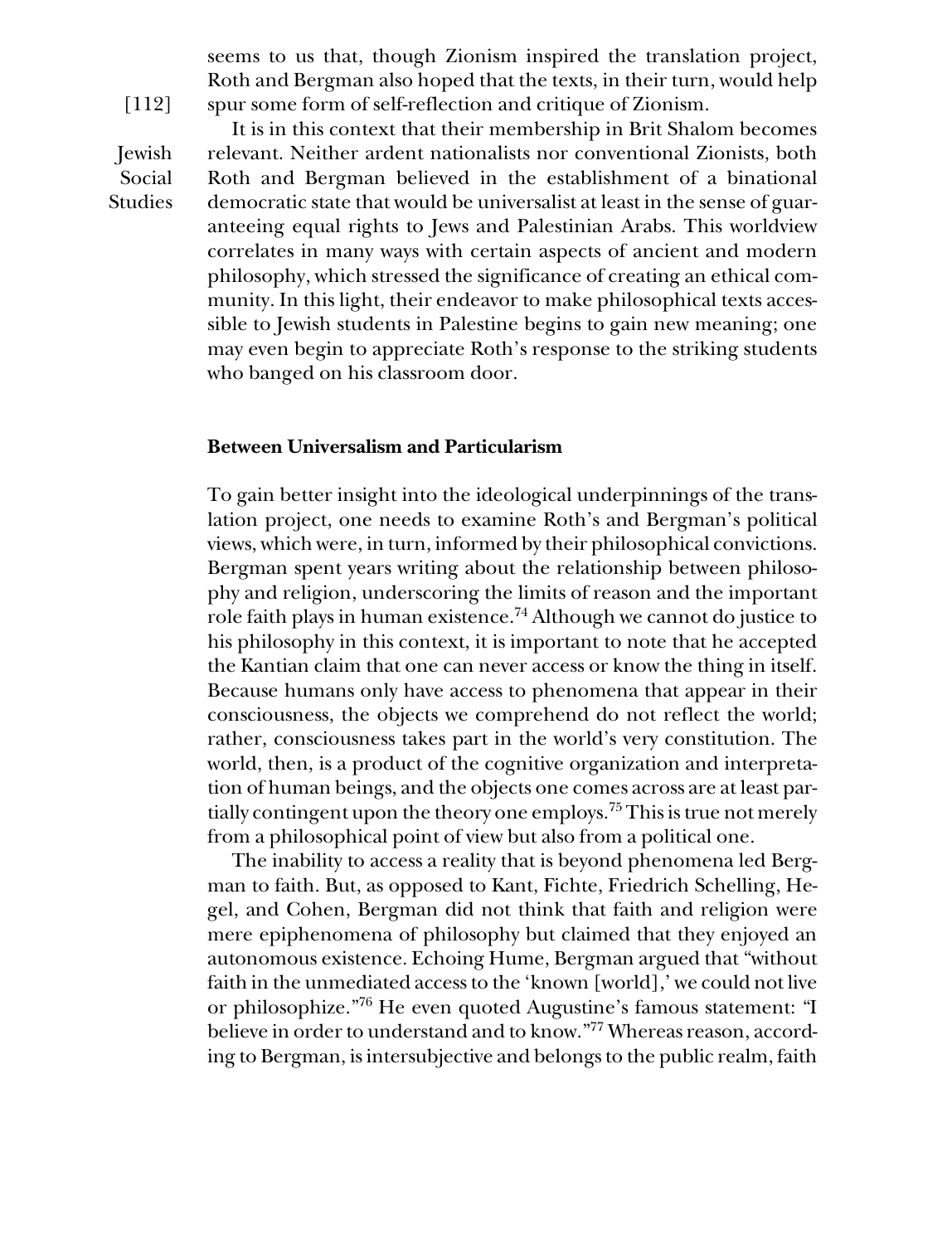is subjective and belongs to the private sphere. Yet the phenomenon of religious experience, as William James called it, was, in Bergman's opinion, also informed by a universal component.78 Bergman's description of this form of universalism was super-larded with Buberian overtones, and it is therefore not surprising that he referred to the moment of faith as the "meeting."79 A person's "meeting" with the almighty is, to be sure, subjective, yet the structure of the relationship, the "meeting" itself, is the basis of all authentic religious experience and as such universal.

What interests us here, though, is not so much the philosophical details or ramifications of Bergman's claims but rather his view regarding the limits of reason and his assertion that faith, which among other things informs our judgment, is not merely a subjectivist or particularist endeavor. Indeed, Bergman criticized the dogmatism characterizing many religions, pointing out that religious establishments feed the dogmatic worldview by emphasizing the particular at the expense of the shared experience. Bergman wrote about the relation between reason and faith mostly in abstract terms, but his thoughts on the matter gain concreteness in his political writings.

In his essay "On the Question of Israeli Nationalism," Bergman revealed his wariness of the worldview that emphasizes the particular, cautioning his readers that both Judaism and Zionism have a tendency to do just that.80 After showing that, in the Diaspora, Judaism assumed a pseudo-national role of galvanizing the community and caring for its needs, he suggested that Judaism should now give up this function and pass it on to the national institutions. The national authorities, in turn, should permit the creation of a new Judaism, one that focuses on spirituality rather than on finding solutions for practical needs. A Judaism that assumes nationalist functions is likely to promote a particularist worldview, which is antithetical to the universalism underlying faith.

Thus, Bergman advocated a separation between religion and state, at least in the political sense. These are perilous times, he warned his readers in "On the Question of Israeli Nationalism," maintaining that the nationalist project appeared to be turning once again to religion, using it, as it were, as an instrument to homogenize the immigrant population and to advance its goals. He characterized this move as reactionary, claiming that it would also corrupt religion because it would undermine the development of spiritual activity. Yet he also cautioned his readers against abandoning Judaism altogether for the sake of a secular Zionism devoid of spirituality. If this were to occur, he said, the nationalist project would no longer recognize that it is merely a means that contains only part of the people's independence, and it would

[113]

*Origins of the Philosophy Department* •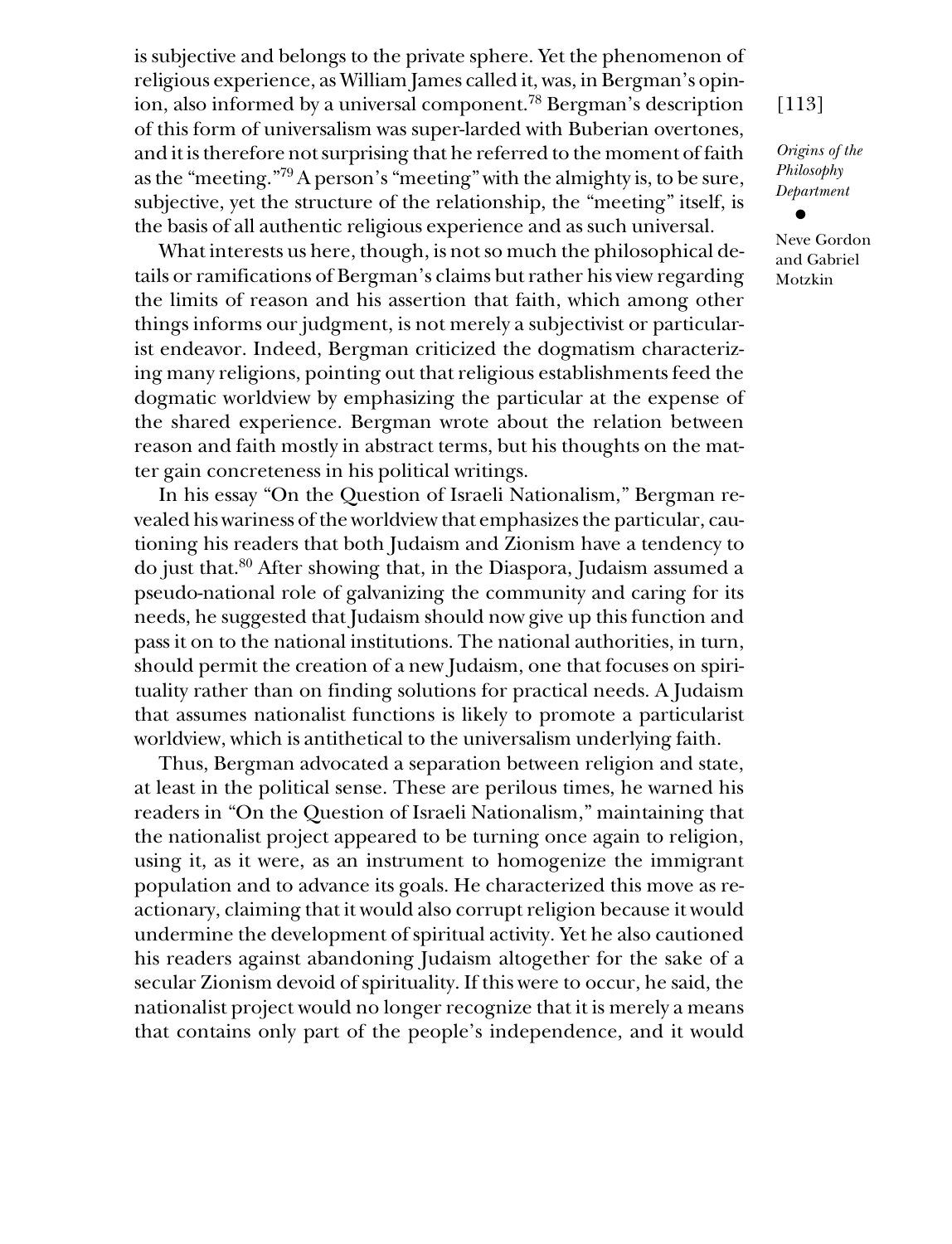eventually succumb to all the dangers making up all nationalisms: the danger of chauvinism and hatred of the other.<sup>81</sup>

Bergman, to be sure, did not advocate a cosmopolitan worldview as an alternative to Zionism, nor did he adopt an uncritical approach to the Enlightenment and to its universalistic message. Yet he sensed the danger of a particularist propensity that was emerging within Zionist ideology and the problems it entailed. Philosophy that emphasizes the universal and at the same time is aware of its limits could perhaps influence the way people think and thus help divert the danger. This idea informed not only his writings but also, as we will argue below, the translation project.

Roth approached the issue in a slightly different way, spending less time writing on the relation between reason and faith in general and more on Judaism and its role in the Zionist project. In an essay on Spinoza, Roth criticized the great philosopher for perceiving Judaism as a "tribal habit of life, isolationist and misanthropic, a device for group survival."82 Spinoza was describing a form of Judaism that rejects the "stranger" and is intolerant toward difference. Roth denounced this form of Judaism, pointing out that "according to the rabbis the command to be kind to strangers is given in the Pentateuch no less than thirty-six times!"83 He accordingly did not abandon Judaism for the sake of the Enlightenment as many secular Jews did but, rather, maintained that an isolationist Judaism is based on a misguided reading of the religious texts and a misunderstanding of the message proffered by the great Jewish prophets.84 "When the prophet wishes to lay down our duty in this life, he says: 'God hath told thee, O man, what is good.' He does not say: O Englishman, O Frenchman, even O Jew; but O *man*."85

In a memoir dedicated to Roth, Raphael Loewe tries to explain Roth's decision to leave Israel and return to England three years after the declaration of independence—and after having served as the university's rector (1940–43) and dean of humanities (1949–51)—suggesting that it was the result of a deep disappointment with the Jewish state:

He had gone out to Palestine in the hope that it was to constitute a truly Jewish contribution to the polity of man. It being his experience that Jewish ethics and notions of justice were not given any marked enunciation in the national life of Israel . . . he saw no reason to remain in the country any longer.<sup>86</sup>

Loewe cogently describes Roth's vision as one of establishing "*Jewish* ethics and notions of justice" in Israel's national life, but one must differentiate between Roth's understanding of Judaism and the conception of Judaism used to create Israel's national identity.

## [114]

Jewish Social Studies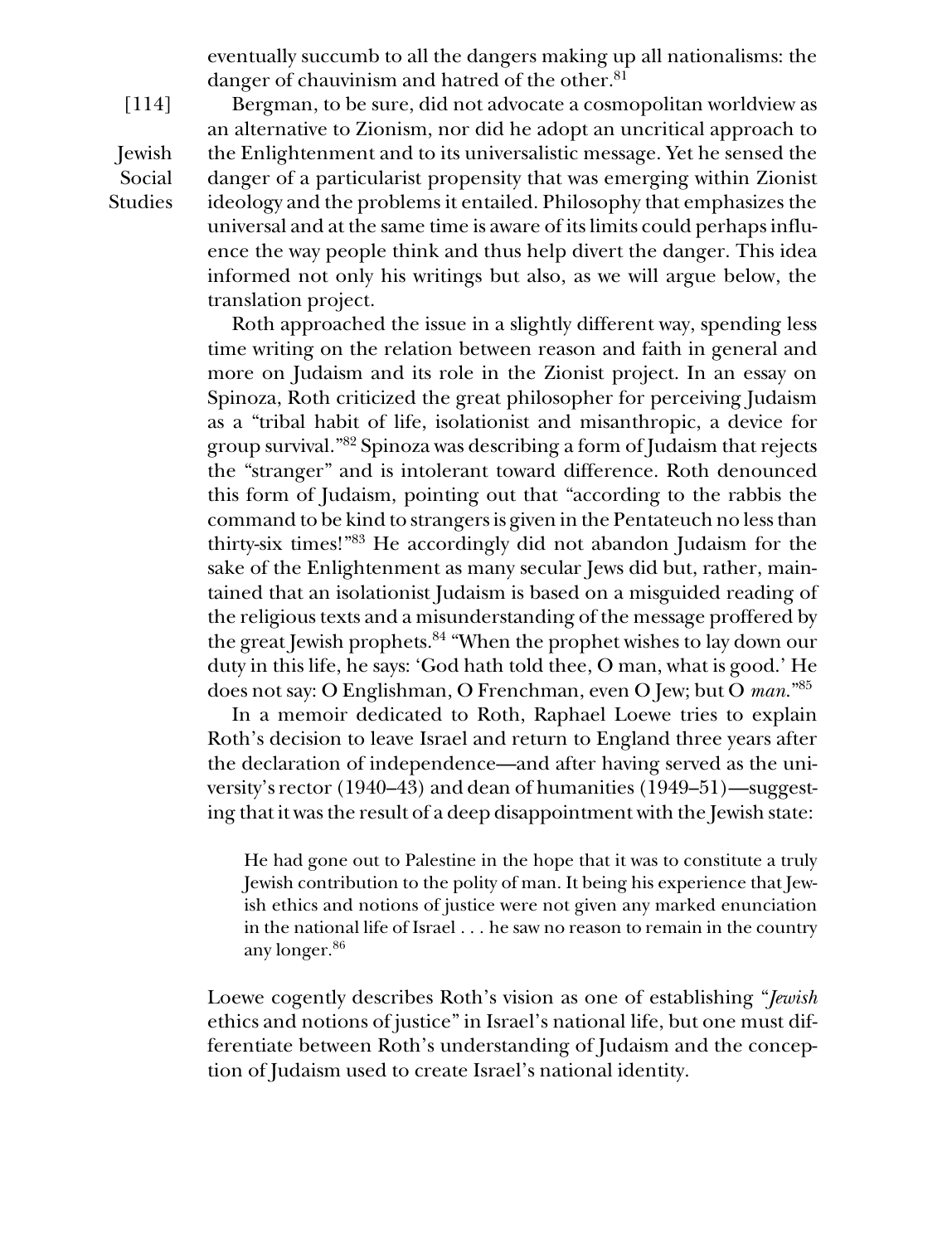As Bergman noted (speaking about his colleague but perhaps also about himself), Roth distinguished between two opposing and contradictory strains of Jewish thought. Whereas the first is humanistic, enlarging and universalistic, the second is reductive, narrow, and has a separatist character.<sup>87</sup> This approach manifested itself clearly in Roth's book *The Guide for the Perplexed: Moses Maimonides*. There Roth suggested that we do not find in Maimonides

the conception of an exclusive connection between religion and the Jewish people, or between religion and Palestine, or between such religious phenomena as prophecy and the geographical condition of Palestine. Judaism for him is not a product of "race" or an inheritance of "blood," nor is it bound up exclusively with any one people or any one soil.<sup>88</sup>

Both Bergman and Roth appear to have sensed that the Zionist project invoked what scholars like Deniz Kandiyoti, following Tom Nairn, have more recently called the Janus-faced quality of nationalist discourse. This discourse "presents itself both as a modern project that melts and transforms traditional attachments in favor of new identities and as a reaffirmation of authentic cultural values culled from the depth of a presumed communal past."89 The problem with this discourse, as Roth and Bergman suggested in their writings, is that both the universalism it invokes in the name of modernity and the traditional past to which it appeals not only contradict each other but, in different ways, can engender intolerance toward the *other*. The importance of reconciling the tension between universalism and particularism, and of respecting the dignity of the other, are pressing issues that continue to haunt us to this day. Roth's and Bergman's attempts to articulate an alternative approach by uncovering this tension and revealing some of the difficulties and dangers it entails within the Israeli context is surely part of their legacy. On the one hand, they were against a universalism that breaks off from traditional attachments; they did not simply adopt the modern project and its conception of universalism, because they were constantly interested in the traditional and particular—that is, Jewish life and thought. On the other hand, they rejected an atavistic conception of Judaism and stressed that it is the universal feature within the particular that needs to be accentuated; a Judaism true to its origins is universalistic, one that emphasizes the past but has meaning for the future, one that makes room for the other.

It is in light of Roth's and Bergman's worldviews that we should understand both their endeavor to make classic philosophy available to future generations and, perhaps more important, the incredible translation enterprise they launched. The classes and translations were part

[115]

*Origins of the Philosophy Department* •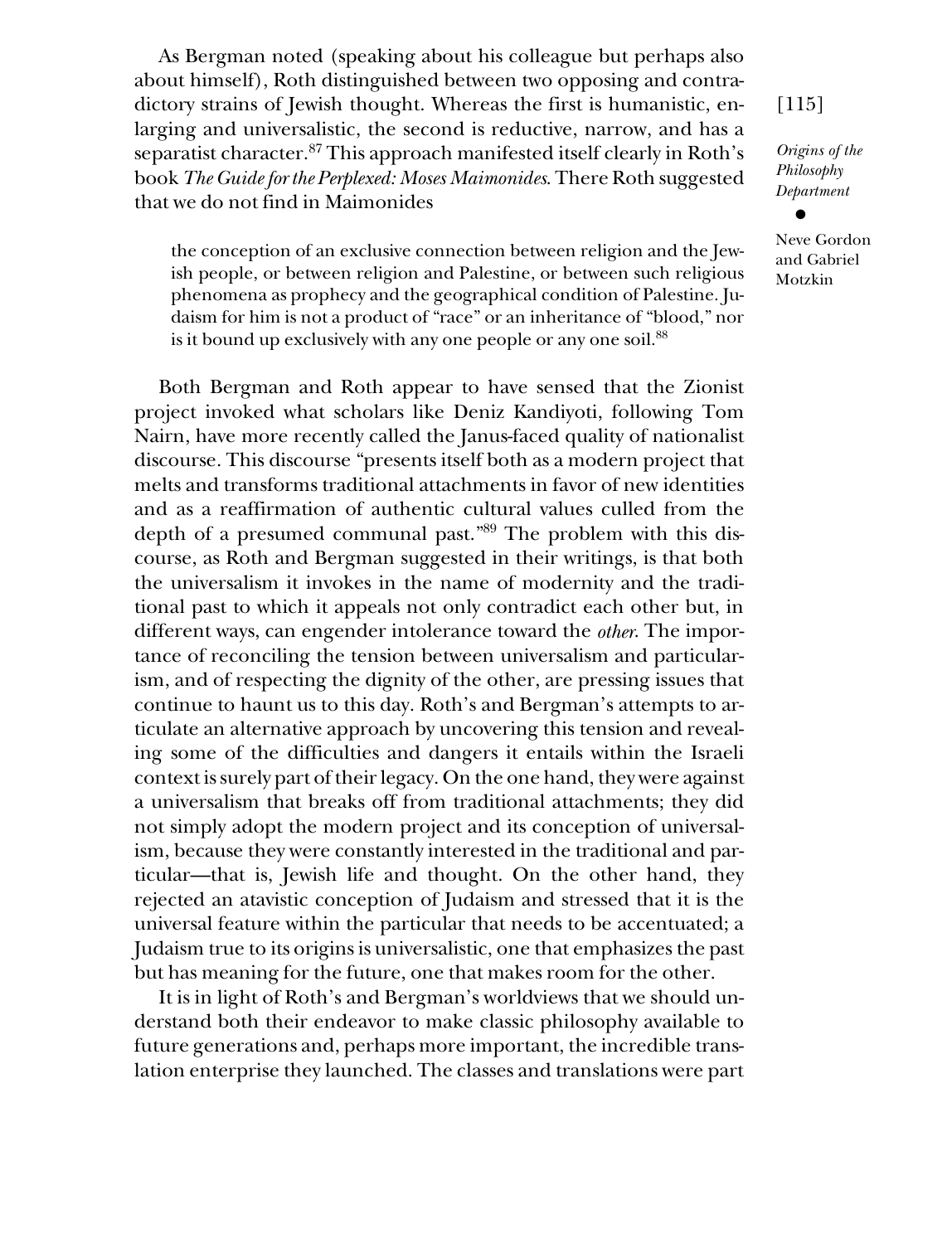[116]

Jewish Social Studies

of an effort to instill an alternative moral content into the national project and in this way to help cultivate an ethical community in Palestine. In other words, their concern was primarily with the good and just life at a historical moment in which most people were concerned with mere life. Accordingly, teaching philosophy and translating classics was much more than a job for them, it was a life calling.

Although Bergman and Roth were the philosophy department's founders, it is important to stress that their contribution exceeded the department's frontiers. Following the 1935 decision to separate the university's administrative and academic units, Bergman and Roth were among a small group of faculty members who assumed the academic leadership; Bergman as the university's first rector, and Roth as its third. Both scholars believed that responsibility for academic decisions should be handed over to the faculty, and they recognized the importance of allowing the university's academic division to function as an autonomous unit. The fact that they were chosen for this distinguished position is a sign of the high esteem in which they were held, and it also points to the elevated status that philosophy enjoyed during those years.

In the final passage of *Government of the People by the People: Fundamentals of Democracy*, which was published right after Israel's establishment, Roth claimed:

We are all currently asking, what can we do in order to help the state? The answer is simple: we must give of ourselves, but be ourselves and give ourselves, and demand also from others that they be and give themselves. We must purge the monkey ideal, whereby every person trains to be the mirror of the other. Each one must learn to be oneself. Only if we cultivate this diversity will we be able both to create a worthy unity and to constitute a true democratic state, for (in the words of J. S. Mill) the value of a state is nothing but the values of the individuals who compose it. $90$ 

Both Roth and Bergman tried to achieve this goal, each in his own way. Although Bergman is still remembered and revered in Israel, at least in some intellectual circles, Roth has been forgotten. To be sure, his decision to leave Israel in the early 1950s can partly explain the present failure to recognize and appreciate his many contributions, as is the fact that it was Bergman's students and not Roth's who became the department's second-generation faculty members. But the total obliviousness surrounding Roth's name also involves the cosmopolitan tradition that he represented, which did not play well in Israel of the 1950s because it could not be integrated into the national self-understanding. Roth was forgotten because his vision could not suit the hegemonic discourse of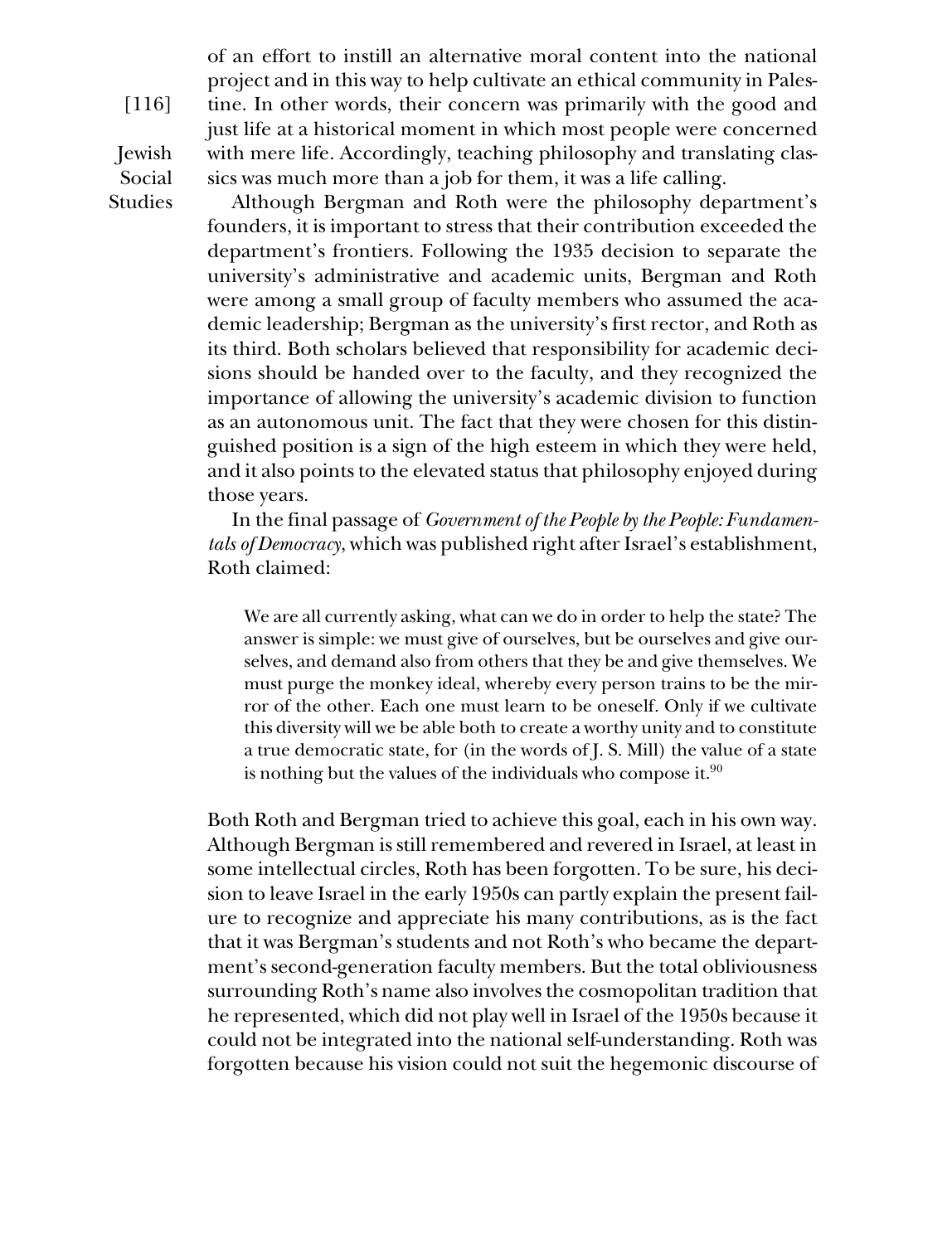the time. By way of conclusion, we would like to leave the reader with a question: What does it mean for us to remember alternative discourses that were indeed present at the creation of our cultural institutions?

**Notes**

For their comments and suggestions, we would like to thank Hagit Lavsky, Danny Yackoby, Yehoyada Amir, and the anonymous reviewers. For financial assistance, we are grateful to the Cherrick Center for the Study of Zionism, the Yishuv, and the State of Israel at Hebrew University.

- 1 Leon Roth, *The Hebrew University and Its Place in the Modern World* (London, 1945), 7.
- 2 Edward Ullendorff, "Foreword," in Leon Roth, *Is There a Jewish Philosophy?* (London, 1999), xiv. In the Hebrew University Archives (hereafter HUA) is an official complaint against Roth submitted by the Vaad Leumi's student organization. The students complained to the university administration that Roth continued teaching despite the strike. HUA, Leon Roth file, Feb. 21, 1947.
- 3 For the relationship between the establishment of Hebrew University and the Zionist project of nation-building, see Shaul Katz and Michael Heyd, eds., *Toldot ha-universitah ha-ivrit bi-Yerushalaim, shorashim ve-hathalot* (Jerusalem, 1997); David N. Myers, *Re-Inventing the Jewish Past: European Jewish Intellectuals and the Zionist Return to History* (Oxford, 1995); and Betzalel Brshai, "Ha-universitah ha-ivrit bi-Yerushalaim, 1925–1935," *Katedra* 53 (1990): 107–22.
- 4 HUA, Leon Roth files, "Leon Roth, Short Biography" (undated) and letter from Roth (May 23, 1926). Edward Ullendorff, *The Two Zions* (Oxford, 1988), 62–63; Raphael Loewe, *Rationalism, Judaism, Universalism: In Memory of Leon Roth* (New York, 1966), 1–13; Ullendorff, "Foreword," x–xi. Roth's older brother, Cecil, became an accomplished historian and reader in Jewish Studies at Oxford. In the early 1930s, he was offered a position in the Institute of Jewish Studies but declined the offer. Myers, *Re-Inventing the Jewish Past*, 139, 235.
- 5 Ullendorff, "Foreword," x. A few months later he is already mentioned in a letter to Judah Magnes as a possible candidate to be a lecturer in Jewish Religious Philosophy (HUA, Leon Roth file, letter dated Aug. 24, 1925, in German). For a description of the ceremony, see "Helek gimel: Hagigat haptihah, aviv tarpah (1925)," in Katz and Heyd, eds., *Toldot hauniversitah*, 311–59. Also perti-

[117]

*Origins of the Philosophy Department* •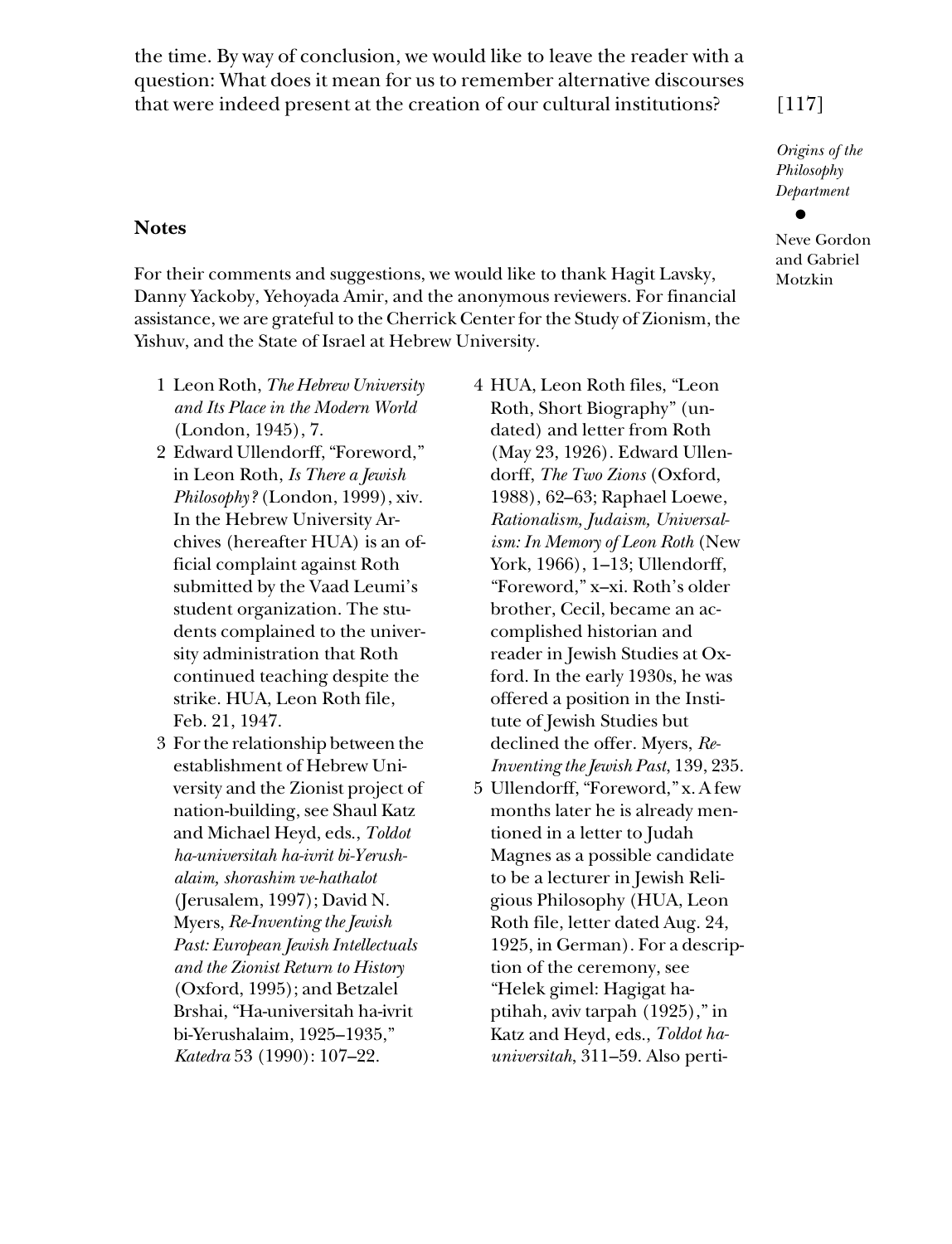nent is Hagit Lavsky's essay in the same book, 120–59. 6 In a letter from Harvard Univer-

Jewish Social Studies

[118]

sity to Harry Wolfson, who had previously declined an offer to become the philosophy department's chair (HUA file 183, letter from Wolfson to Magnes, Jan. 28, 1927), Magnes inquires whether Wolfson regards Roth "a suitable person to be chosen lecturer in Philosophy in the Institute of Jewish Studies." He also notes in the letter that "Professor Julius Guttmann has a very high opinion of Dr. Roth" (HUA file 183, letter from Magnes to Wolfson, July 1, 1927). Two other people are mentioned as candidates for the position in the same letter—Dr. Joseph Plotzkin from Berlin, and Mr. Effros from Baltimore—but Magnes notes that Guttmann did not think highly of them. Guttmann was to become professor of Jewish philosophy in the Institute of Jewish Studies in 1935, and his opinion of Roth informed the relationship between the two.

- 7 HUA, Leon Roth files, letters to Magnes dated May 23, 1926 (English); July 8, 1927 (Hebrew); Sept. 20, 1927 (English); Mar. 21, 1928 (English); Sept. 2, 1928 (English); and Dec. 25, 1928 (Hebrew).
- 8 A bibliography of Roth's writings appears in Roth, *Is There a Jewish Philosophy?*, 180–89. The decision to create an endowed chair in Ahad Ha-am's name is mentioned in the Protocols of the Board of Governors, 1925– 45 (HUA). See the fourth Board

of Governors meeting, June 3–5, 1928, pp. 48–52.

- 9 HUA, Leon Roth files, letter dated Sept. 20, 1927 (English).
- 10 HUA, Leon Roth files, letter from Magnes to Roth dated July 8, 1927 (Hebrew).
- 11 Myers, *Re-Inventing the Jewish Past*, 100, 221. The philosophy slot in the Institute of Jewish Studies was eventually offered to Julius Guttmann.
- 12 HUA, Leon Roth files, letter dated Sept. 20, 1927 (English).
- 13 See Arthur Aryeh Goren, "Mabat me-har ha-tsofim: Y. L. Magnes veha-shanim ha-rishonot shel ha-universitah ha-ivrit," and Ze'ev Rosenkranz, "'Merkaz ruhani naaleh' o 'Bayt shorets makakim'? Meoravuto shel Albert Einstein be-inyanei hauniversitah ha-ivrit, 1919–1935," both in Katz and Heyd, eds., *Toldot ha-universitah*, 363–85, 386–96.
- 14 HUA, Leon Roth files, letter dated Sept. 2, 1928 (English).
- 15 HUA, Leon Roth files, letters dated Mar. 21, 1928 (English); Sept. 2, 1928 (English).
- 16 HUA, Leon Roth files, letter dated Mar. 21, 1928 (English).
- 17 HUA, Samuel Hugo Bergman files from 1937 (undated biographies in English and Hebrew).
- 18 See Nathan Rotenstreich, "Hafilosofyah shel ha-meah haesrim ba-aspaklryah shel kitvei Bergman," in *Kitvei Shmuel Hugo Bergman, bibliografyah, 1903– 1967*, Baruch Shohetman and Shlomo Shunami, eds. (Jerusalem, 1968), 9–12. See also the special issue of *Iyun* 26 (1975), "In Memory of Samuel Hugo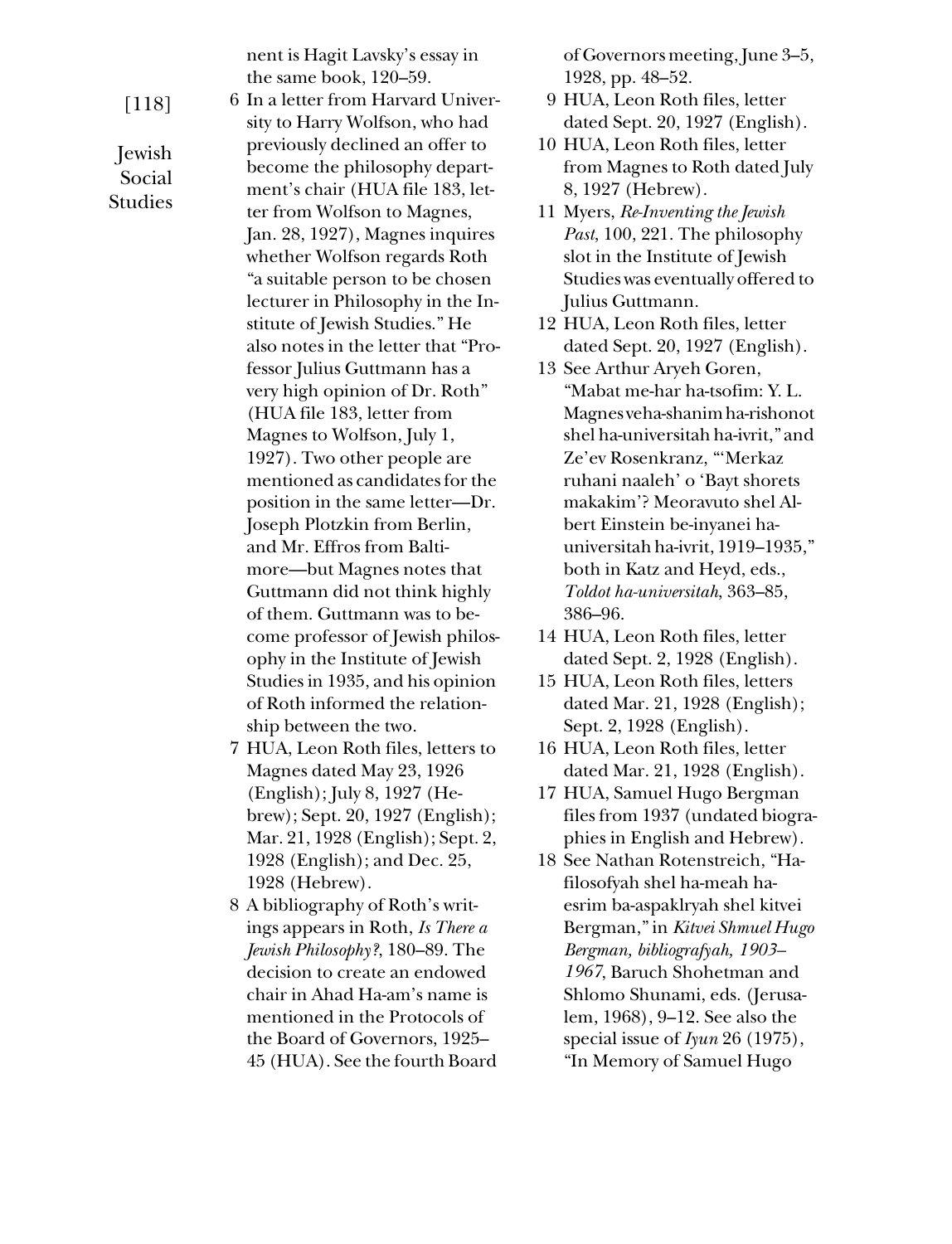Bergman," particularly the articles by Yirmiyahu Yovel, "Hogeh u-maamin," 7–29, and A. Tzvi Baron, "Darko shel S. H. Bergman ba-filosofyah: Shlavim," 30– 50, and William Kluback, *Courageous Universality: The Work of Schmuel Hugo Bergman* (Atlanta, 1992).

- 19 See Shohetman and Shunami, eds., *Kitvei Shmuel Hugo Bergman*.
- 20 See Yovel, "Hogeh u-maamin"; Kluback, *Courageous Universality*; and Robert Weltch, "Zikhronot al S. H. Bergman," *Iyun* 26 (1975): 67–71.
- 21 See Hagit Lavsky, "Ben ha-nahat even ha-pinah la-ptihah: Yisud ha-universitah ha-ivrit," in Katz and Heyd, eds., *Toldot hauniversitah*, esp. 126–31.
- 22 HUA, Bergman files, May 21, 1935 (English).
- 23 Ibid.
- 24 HUA, Bergman files, letter to Y. Poznansky, Nov. 14, 1935 (Hebrew, our translation).
- 25 See Shohetman and Shunami, eds., *Kitvei Shmuel Hugo Bergman*.
- 26 HUA, the Protocols of the Board of Governors, 1925–45. The fourth Board of Governors meeting, June 3–5, 1928, pp. 48–52.
- 27 HUA, Hebrew University Year Books, 1926, 1927.
- 28 The Meeting of the Preparation Committee of the Department of Arts and Letters, 1925, HUA, file 183.
- 29 Meeting of the faculty members of Institute of Jewish Studies, May 20, 1927 (HUA, file 183).
- 30 Resolution of the University Council, June 29, 1927 (HUA, file 183).
- 31 Letter from Magnes, thanking

Mrs. Cecilia Rosenbloom for her contribution. The letter was sent to a Mr. S. Buckstein, March 12, 1928 (HUA, file 14/6).

- 32 See the Magnes-Roth letters, *cited in n. 7 above*.
- 33 HUA, J. L. Magnes, "End of the School Year Speech, 1929," in *Speeches of the Chancellor of Hebrew University* (Jerusalem, 1936). One should note that this was not the actual number of students who majored in philosophy but only students who took courses in philosophy. See also HUA, *Hebrew University in Jerusalem: Its Formation and Current State* (Jerusalem, 1939), 86.
- 34 HUA, Leon Roth, "Appendix B." In J. L. Magnes, for the Members of the Board of Governors and the University Council, *Reply to the Report of the Survey Committee of the Hebrew University of Jerusalem*, July 1934, pp. 174– 76; HUA, Hebrew University Year Books, 1929–48.
- 35 HUA, Hebrew University Year Books, 1929–48.
- 36 HUA, "Memorandum on the Teaching of Philosophy at the Hebrew University of Jerusalem," file 2270, 1928. On the memo the name of the author is not indicated, but in Roth's response to the Hartog Committee he states that he authored it (Magnes, *Reply to the Report of the Survey Committee*, 175).
- 37 HUA, Hebrew University Year Books, 1929–30, 1936–37, 1940– 41, 1941–42.
- 38 Bergman's interest in both schools of thought can be traced back to his work on Prague philosopher Bolzano, who was

## [119]

*Origins of the Philosophy Department*

•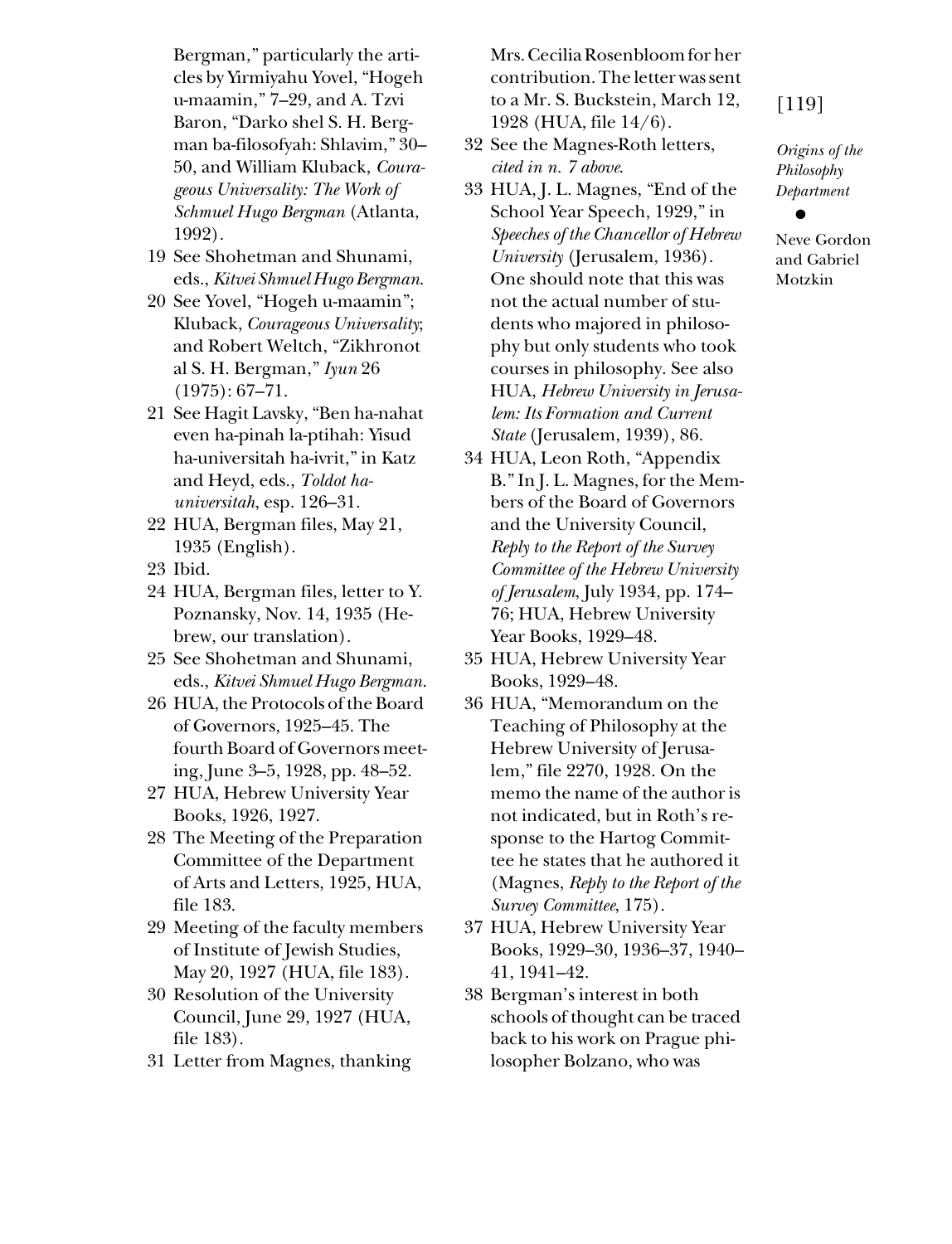among the precursors of the analytic school, and to his attraction to Brentano, who influenced Edmund Husserl and several existentialist philosophers.

- 39 HUA, *Report of the Survey Committee of the Hebrew University of Jerusalem* (Jerusalem, 1934), 22–23.
	- 40 HUA, Roth, "Appendix B."
	- 41 For the Board of Governor's approval of a "major" program in philosophy, see the protocols from the August 18–19 meeting in 1929 (HUA, Protocols of the Board of Governors, 1925–45).
	- 42 HUA, Roth, "Appendix B." HUA, Board of Governors Annals, Fifth Session, Aug. 18–19, 1929, pp. 56–57.
	- 43 HUA, file 2270, 1937, "Tokhnit behinah be-filosofyah." Also Proposal and Program for General Philosophy (undated document in Hebrew), HUA, file 183.
	- 44 HUA, file 2270, 1937.
	- 45 The Authority for Research Student Archives, Hebrew University, files 72, 251, 142, 121.
	- 46 The division of labor is also reflected in their salaries. Whereas Roth received 573.3 Palestinian pounds per year, Bergman received 190.8 as a lecturer and an additional 402 as the library's director. HUA, *Report of the Survey Committee of the Hebrew University of Jerusalem*.
	- 47 HUA, file 2270, 1928 (English).
	- 48 Ibid. (italics added). It is interesting to compare Roth's thought on the matter with the controversy that took place about the structure of the (Jewish) history department. See Ariel Rein, "Historyah klalit vehistoryah yehudit: Bi-meshutaf o

be-nifrad? Li-sheelat hagdarat limudei ha-historyah ba-universitah ha-ivrit ba-asor ha-rishon," in Katz and Heyd, eds., *Toldot hauniversitah*, 516–40.

- 49 Roth, *Is There a Jewish Philosophy?*, 1–14.
- 50 Roth, *The Hebrew University*, 3.
- 51 Leon Roth, "Philosophy at the University and the Jewish Mind," in *Hebrew University Garland*, Norman Bentwich, ed. (London, 1952), 65–72.
- 52 Samuel Hugo Bergman, *Mavo letorat ha-hakarah* (Jerusalem, 1940), *Mavo le-torat ha-higayon* (Jerusalem, 1954), and *Toldot ha-filosofyah ha-hadashah*, 3 vols. (Jerusalem, 1970–75).
- 53 *Iyun* 1 (Oct. 1945): 3–4.
- 54 Ibid., 3.
- 55 Roth, "Philosophy at the University," 69.
- 56 Ibid., 71.
- 57 Roth, *The Hebrew University*, 7.
- 58 HUA, Roth, "Appendix B," 176.
- 59 For a close examination of the ideological underpinnings of this translation project, see Neve Gordon, "Zionism, Translation and the Politics of Erasure," *Political Studies* 50, no. 4 (2002): 809–26.
- 60 HUA, file 2270, 1928. In the memo, Roth also writes: "A course should take three hours a week, one hour being devoted to preliminary survey, one to the coordination of translations, one to detailed exposition."
- 61 Leon Roth, "Building a Language," *Commentary* 2 (1946): 298–300.
- 62 Ibid., 299.
- 63 Ibid., 298.
- 64 HUA, file 5045, Roth letter to Mr. Sherman, Nov. 28, 1945.

### [120]

Jewish Social Studies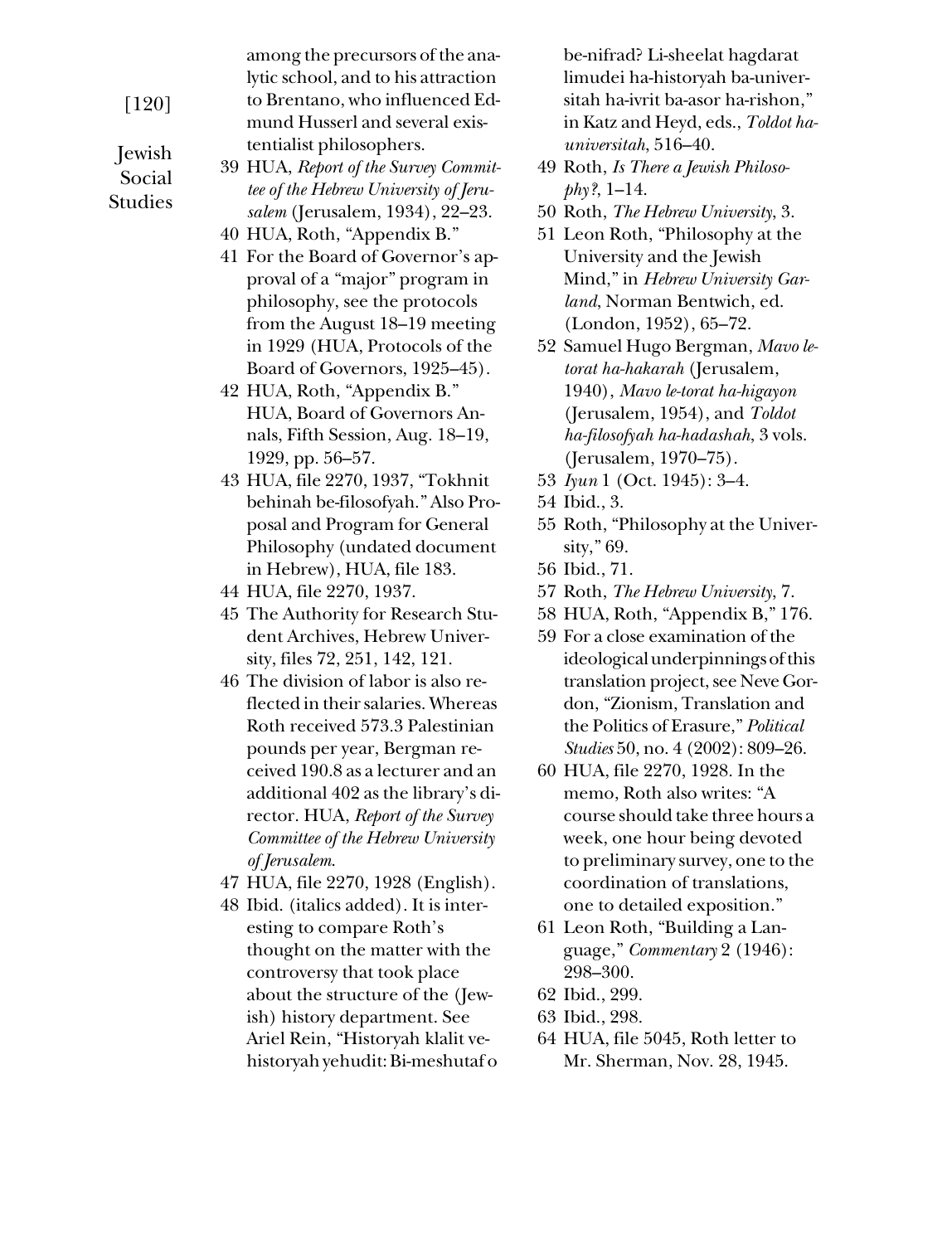- 65 Leon Roth, "The Jerusalem University: Some Personal Notes," *Universities Review* 2, no. 2 (1930): 111–15.
- 66 Since its inception, 41 titles have appeared in the Philosophical Classics series published by Magnes University Press, Jerusalem (all in Hebrew).
- 67 Shohetman and Shunami, eds., *Kitvei Shmuel Hugo Bergman*.
- 68 Nathan Rotenstreich, "In Memory of Samuel Hugo Bergman," *Iyun* (special issue) 26 (1975): 65 (translation ours).
- 69 Leon Simon was Ahad Ha-am's student and in the late 1940s became the chairperson of Hebrew University's executive committee. Joseph Klausner was the founder of the Hebrew literature department at the university; for an interesting account of his work and legacy, see Shmuel Werses, "Yoseph Klausner ve-reshit ha-horaah vehamehkar shel ha-sifrut ha-ivrit ha-hadashah ba-universitah haivrit," in Katz and Heyd, eds., *Toldot ha-universitah*.
- 70 See the bibliography in Roth, *Is There a Jewish Philosophy?*, 180– 89.
- 71 HUA, Roth, "Appendix B," 176.
- 72 Roth, *The Hebrew University*, 7.
- 73 Leon Roth, "The Resurgence of Hebrew," *Jewish Journal of Sociology* 1, no. 2 (1959): 177–86.
- 74 See, e.g., Bergman's essays in his *Hogim u-maaminim: Masot* (Tel Aviv, 1959), and his *Anashim udrakhim: Masot filosofiyot* (Jerusalem, 1967). Regarding Bergman's view about the limits of reason and his relation to Judaism, see also Yovel, "Thinker and

Believer," and Baron, "S. H. Bergman's Way."

- 75 Bergman, "Filosofyah ve-dat," in *Hogim u-maaminim*, 7–13.
- 76 Ibid., 15.
- 77 Ibid., 27.
- 78 Ibid. Bergman criticizes James's term "religious experience," but it is beyond the scope of this article to discuss this issue.
- 79 Ibid.
- 80 "Al sheelat ha-leumiyut haisreelit" as well as "Hearot al hasheelah ha-aravit," essays written by Bergman and published as part of a compilation, *Ba-mishol*, Nathan Rotenstreich, ed. (Tel Aviv, 1976).
- 81 Bergman, "Al sheelat haleumiyut ha-isreelit," 51.
- 82 Roth, *Is There a Jewish Philosophy?*, 100.
- 83 Ibid., 66.
- 84 See his essays "The Significance of Biblical Prophecy" and "Moralization and Demoralization in Jewish Ethics," both of which appear in Roth, *Is There a Jewish Philosophy?*
- 85 Ibid., 78.
- 86 Loewe, *Rationalism, Judaism, Universalism*, 8–9. In 1948, after the Dir Yassin massacre when 250 of the village's 400 Palestinian Arab residents were murdered and the rest expelled by Etsel and Lehi forces, Roth, Buber, D. Sentor, and Ernst Simon wrote to Prime Minister David Ben-Gurion, asking him not to allow Jews to settle on the village's ruins. Notwithstanding their appeal, the Jewish, mostly Orthodox, neighborhood of Givat Shaul was eventually built on the ruins of Dir Yassin. See

[121]

*Origins of the Philosophy Department*

•